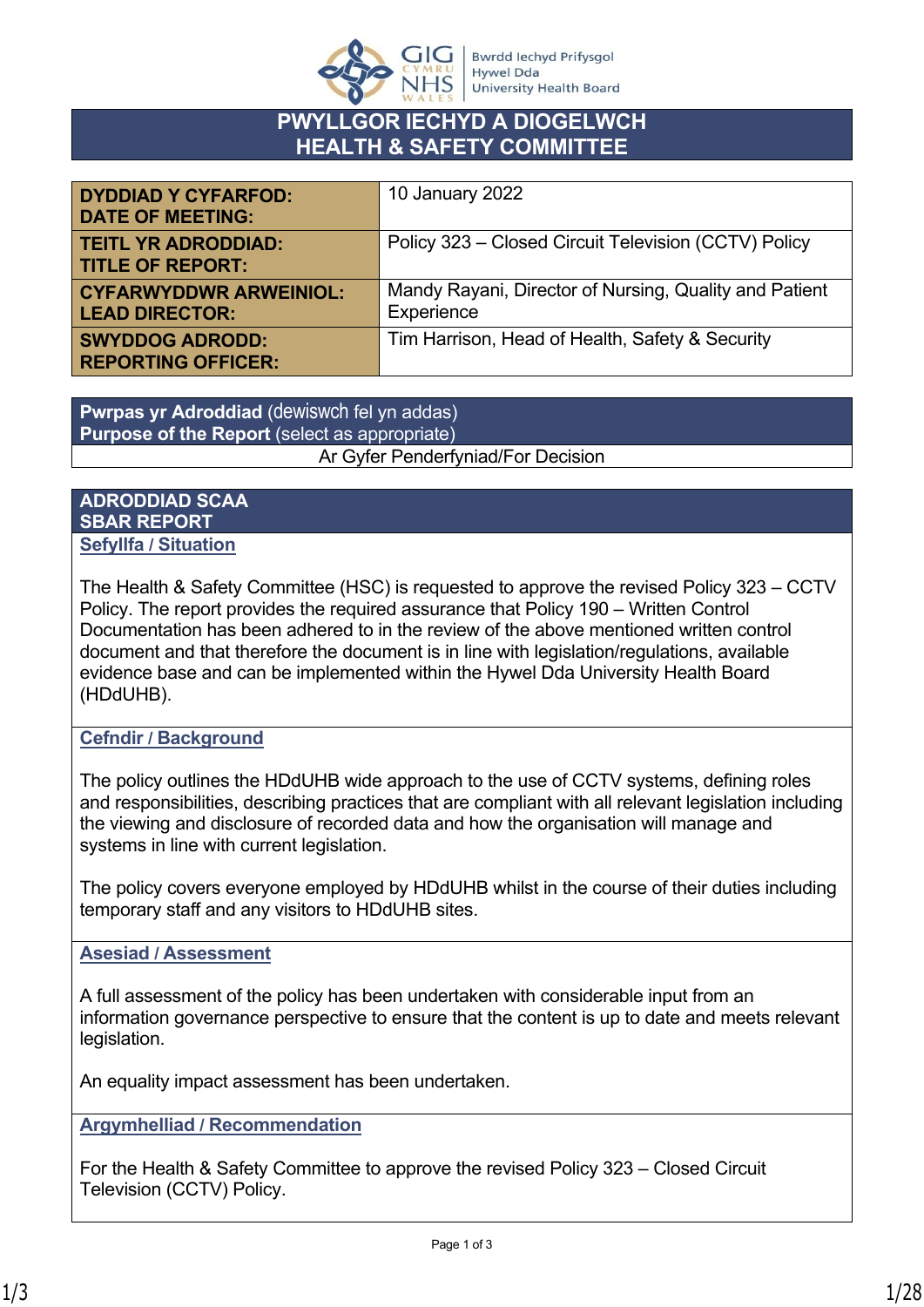| <b>Amcanion: (rhaid cwblhau)</b><br>Objectives: (must be completed)                                                                            |                                                                                                                                                          |
|------------------------------------------------------------------------------------------------------------------------------------------------|----------------------------------------------------------------------------------------------------------------------------------------------------------|
| <b>Committee ToR Reference:</b><br>Cyfeirnod Cylch Gorchwyl y Pwyllgor:                                                                        | 3.16 Approve organisational Health and Safety Policies,<br>Procedures, Guidelines and Codes of Practice (policies<br>within the scope of the Committee). |
| Cyfeirnod Cofrestr Risg Datix a Sgôr<br>Cyfredol:<br>Datix Risk Register Reference and<br>Score:                                               | This discipline covers a variety of operational risks that<br>have been scored and identified on the Datix system.                                       |
| Safon(au) Gofal ac lechyd:<br>Health and Care Standard(s):                                                                                     | 2.1 Managing Risk and Promoting Health and Safety<br>Governance, Leadership & Accountability                                                             |
| <b>Amcanion Strategol y BIP:</b><br><b>UHB Strategic Objectives:</b>                                                                           | All Strategic Objectives are applicable                                                                                                                  |
| <b>Amcanion Llesiant BIP:</b><br><b>UHB Well-being Objectives:</b><br><b>Hyperlink to HDdUHB Well-being</b><br><b>Objectives Annual Report</b> | 9. All HDdUHB Well-being Objectives apply                                                                                                                |

| <b>Gwybodaeth Ychwanegol:</b><br><b>Further Information:</b> |                                                          |
|--------------------------------------------------------------|----------------------------------------------------------|
| Ar sail tystiolaeth:                                         | The content of this policy is developed utilising expert |
| Evidence Base:                                               | advice, with reference to legislation and guidance       |
|                                                              | documentation.                                           |
| <b>Rhestr Termau:</b>                                        | Contained within the body of the report.                 |
| <b>Glossary of Terms:</b>                                    |                                                          |
| Partïon / Pwyllgorau â ymgynhorwyd                           | Information Governance Team.                             |
| ymlaen llaw y Pwyllgor Ansawdd                               |                                                          |
| lechyd a Diogelwch:                                          |                                                          |
| Parties / Committees consulted prior                         |                                                          |
| to Health and Safety Committee:                              |                                                          |

| <b>Effaith: (rhaid cwblhau)</b><br>Impact: (must be completed) |                                                             |  |
|----------------------------------------------------------------|-------------------------------------------------------------|--|
| <b>Ariannol / Gwerth am Arian:</b>                             | No additional financial impact from approving this updated  |  |
| <b>Financial / Service:</b>                                    | Policy.                                                     |  |
| <b>Ansawdd / Gofal Claf:</b>                                   | There is a positive impact of the safety of staff, patients |  |
| <b>Quality / Patient Care:</b>                                 | and visitors through compliance with the Policy.            |  |
| <b>Gweithlu:</b>                                               | Not applicable.                                             |  |
| <b>Workforce:</b>                                              |                                                             |  |
| Risg:                                                          | Not applicable.                                             |  |
| <b>Risk:</b>                                                   |                                                             |  |
|                                                                |                                                             |  |
|                                                                |                                                             |  |
|                                                                |                                                             |  |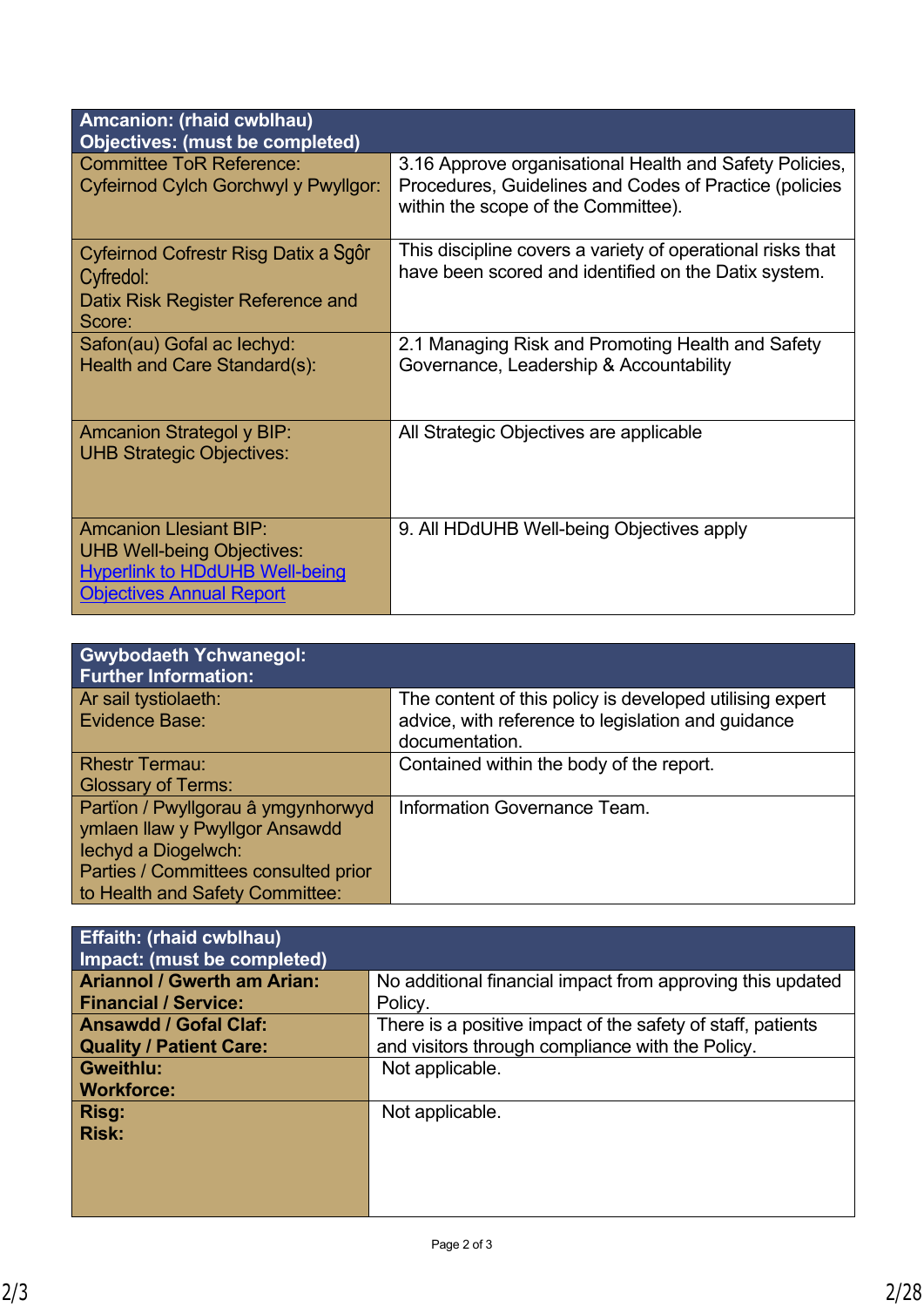| <b>Cyfreithiol:</b>  | Not applicable.                                          |  |
|----------------------|----------------------------------------------------------|--|
| Legal:               |                                                          |  |
| <b>Enw Da:</b>       | Not applicable.                                          |  |
| <b>Reputational:</b> |                                                          |  |
| <b>Gyfrinachedd:</b> | The content of this policy is developed utilising expert |  |
| <b>Privacy:</b>      | advice, with reference to legislation and guidance       |  |
|                      | documentation.                                           |  |
| Cydraddoldeb:        | The Equality Impact Assessment (EqIA) document from      |  |
| <b>Equality:</b>     | 2018 has been reviewed and updated.                      |  |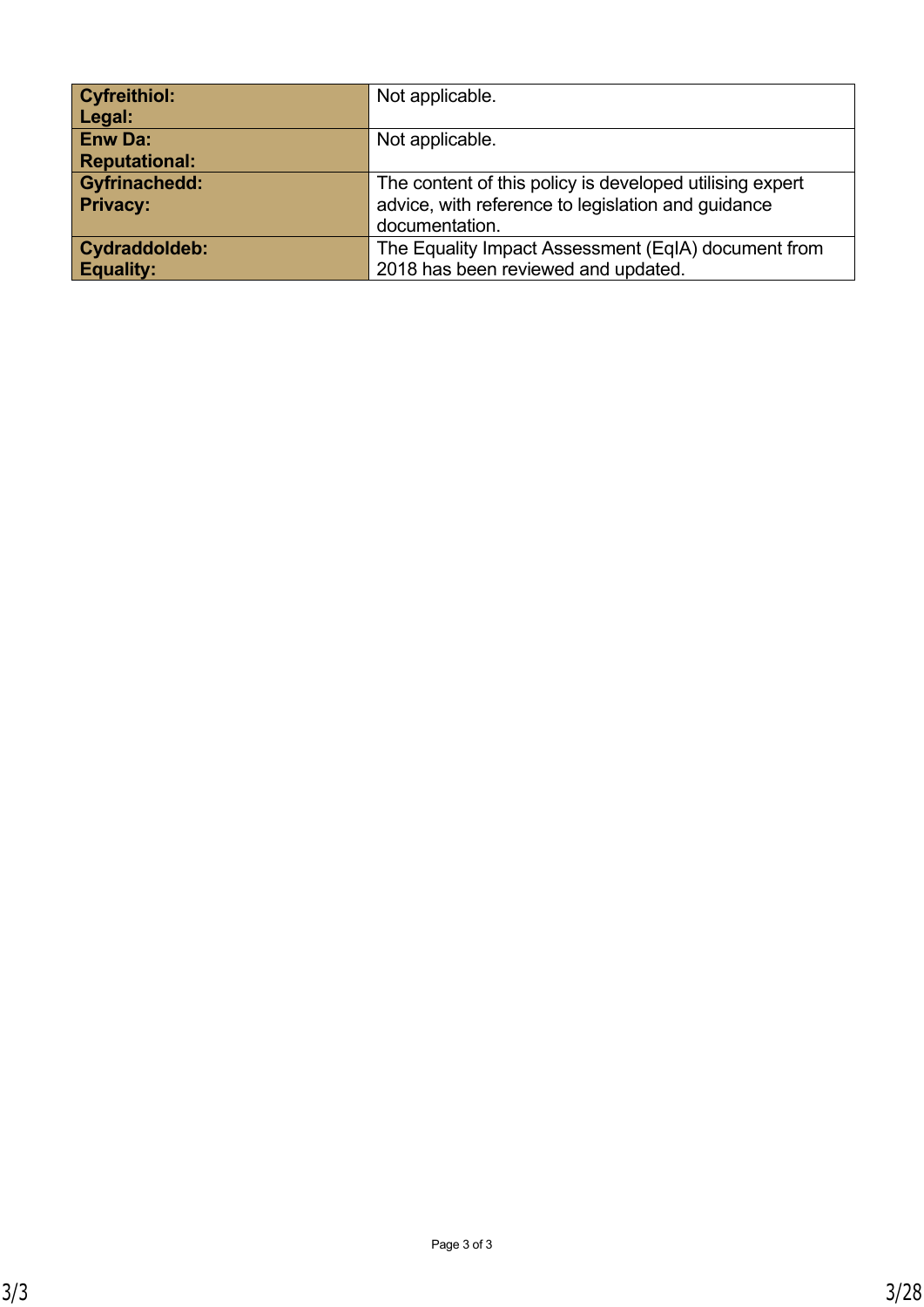#### **SUMMARY EQUALITY IMPACT ASSESSMENT –**

| Hvwel Dda<br>่ University Health Board |
|----------------------------------------|

| <b>Proposal Sponsored by:   Name:</b> |               | <b>Brett Jenkins</b>            |  |
|---------------------------------------|---------------|---------------------------------|--|
|                                       | <b>Title:</b> | <b>Security Advisor</b>         |  |
|                                       | Department:   | <b>Planning and Performance</b> |  |

| <b>Policy</b><br><b>FILLE</b> AT<br>Title: | <b>CCTV POLICY</b> |
|--------------------------------------------|--------------------|
|                                            |                    |

| <b>Brief Aims and</b><br><b>Objectives of Policy:</b> | A Hywel Dda University Health Board (HDdUHB) wide approach to the use of CCTV systems,<br>defining roles and responsibilities.<br>Describing practices that are compliant with all relevant legislation including the viewing and<br>disclosure of recorded data. The aim of this policy is to formulate consistent working practices<br>in relation to the use of CCTV on HDdUHB premises. These practices will<br>protect data held by HDdUHB whilst allowing the appropriate level of access to material<br>when requested by individuals or other agencies. The effectiveness of CCTV will also be<br>improved utilising its ability to prevent and detect crime, reduce the fear of crime and thereby<br>enhance staff, patient and visitor safety. The main objective of this Policy is to allow, where<br>practicable, data to be recorded, reviewed, copied and disclosed with compliance to all<br>legislation. The accurate recording of all relevant information will also improve the integrity of |
|-------------------------------------------------------|----------------------------------------------------------------------------------------------------------------------------------------------------------------------------------------------------------------------------------------------------------------------------------------------------------------------------------------------------------------------------------------------------------------------------------------------------------------------------------------------------------------------------------------------------------------------------------------------------------------------------------------------------------------------------------------------------------------------------------------------------------------------------------------------------------------------------------------------------------------------------------------------------------------------------------------------------------------------------------------------------------------|
|                                                       | the CCTV systems. This will allow robust lawful procedures should future reviews or audits be<br>carried out.                                                                                                                                                                                                                                                                                                                                                                                                                                                                                                                                                                                                                                                                                                                                                                                                                                                                                                  |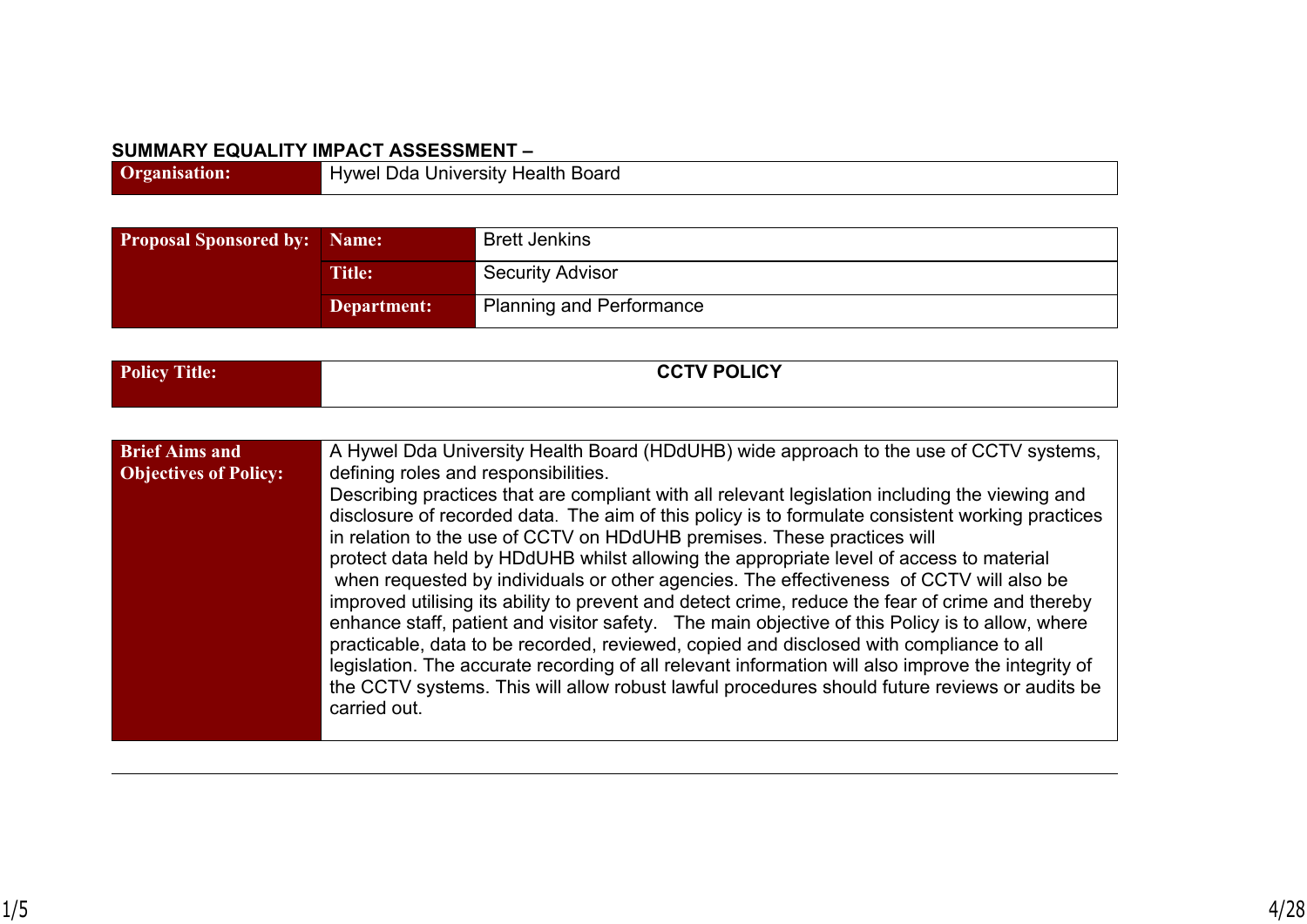| Was the decision<br>reached to proceed to          | N <sub>0</sub>                                                                                                                                                                                                                                                                                                                                                                                                                                                                                                                                                                                                                                                                                                        |  |
|----------------------------------------------------|-----------------------------------------------------------------------------------------------------------------------------------------------------------------------------------------------------------------------------------------------------------------------------------------------------------------------------------------------------------------------------------------------------------------------------------------------------------------------------------------------------------------------------------------------------------------------------------------------------------------------------------------------------------------------------------------------------------------------|--|
| <b>full Equality Impact</b><br><b>Assessment?:</b> | The Policy will have a positive impact across all protected characteristics in terms of<br>enhancing staff, patient and visitor safety. This would be particularly pertinent for those<br>groups and individuals who may be more vulnerable to violence or abuse such as women,<br>Lesbian, Gay, Bisexual and Transgender (LGBT), older people, Black, Asian and Minority<br>Ethnic (BAME), gypsy/travellers, children, those whose religion/belief or perceived<br>religion/belief is identifiable and may be targeted, and people with disabilities. In terms of<br>human rights, this upholds the Article 2 The Right to Life and Article 3 right not to be tortured<br>or treated in an inhuman or degrading way. |  |
|                                                    | Update June 2020:                                                                                                                                                                                                                                                                                                                                                                                                                                                                                                                                                                                                                                                                                                     |  |
|                                                    | Changes made during this review were legislative or added to strengthen the policy in terms of<br>people's awareness of CCTV activity. Changes have been assessed as having a neutral<br>impact in relation to protected characteristics and positive in ensuing that HDdUHB operates<br>within legislative requirements.                                                                                                                                                                                                                                                                                                                                                                                             |  |
| If no, are there any<br>issues to be addressed?    | N <sub>0</sub>                                                                                                                                                                                                                                                                                                                                                                                                                                                                                                                                                                                                                                                                                                        |  |
|                                                    | In terms of Article 8, the Right to Privacy, as a public body, HDdUHB has an obligation to<br>respect this. It is a qualified right, which means that it may be interfered with when such<br>interference is in accordance with law, for a legitimate purpose (e.g. to prevent crime, for<br>public safety) and the interference is proportionate in trying to achieve the necessary aim. In<br>such cases which apply to HDdUHB, these would be for security reasons and to investigate<br>and prevent crime (Your Rights – the Liberty Guide to Human Rights). These are addressed<br>within the Policy.                                                                                                            |  |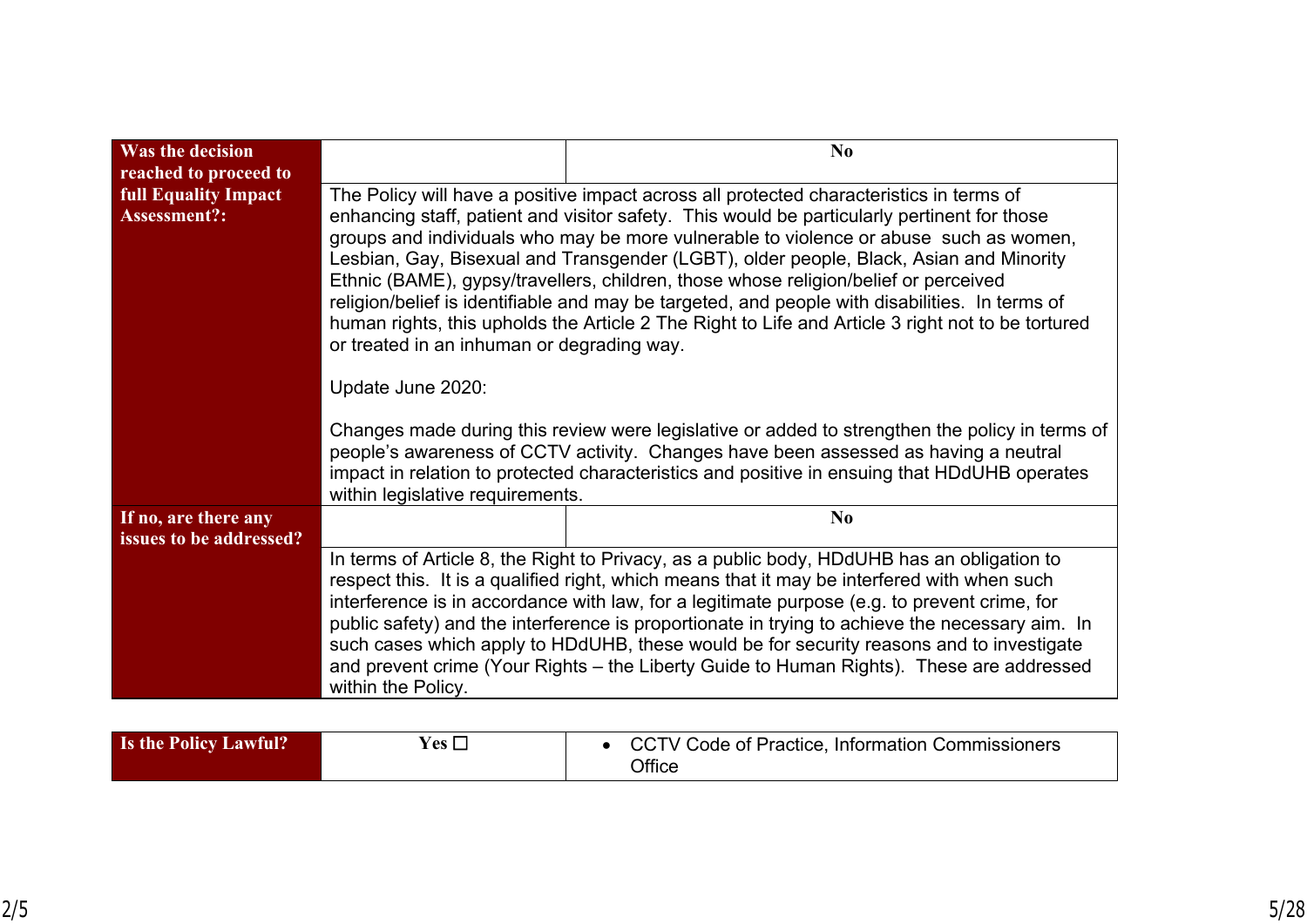| www.ico.gov.uk/upload/documents//ico cctvfinal 2301.       |
|------------------------------------------------------------|
| pdf                                                        |
| Data Protection Act 1998 Principles, Information           |
| <b>Commissioners Office</b>                                |
| http://www.ico.gov.uk/for organisations/data protection/th |
| e guide/the principles.aspx                                |
| Health and Safety at Work Act 1974                         |
| http://www.hse.gov.uk/legislation/hswa.htm                 |
| Management of Health and Safety at Work Regulations        |
| 1999                                                       |
| http://www.opsi.gov.uk/si/si1999/19993242.htm              |
| Regulations of Investigatory Powers Act 2000               |
| http://www.legislation.gov.uk/ukpga/2000/23/contents       |
| <b>CCTV- Code of Practice NHS Business Authority</b>       |
| http://www.nhsbsa.nhs.uk/Documents/NHSBSACorporate<br>٠    |
| PoliciesandProcedures/CCTV Code of Practice nov201         |
| <u>1.pdf</u>                                               |
| WHC (2006) 060                                             |
| http://www.wales.nhs.uk/documents/WHC (2006) 060.pd        |
|                                                            |
|                                                            |
| <b>UPDATE June 2020</b>                                    |
| As outlined within the policy.                             |

| Will the Policy be | <b>`^</b> ` | This is an update of an existing policy |
|--------------------|-------------|-----------------------------------------|
|--------------------|-------------|-----------------------------------------|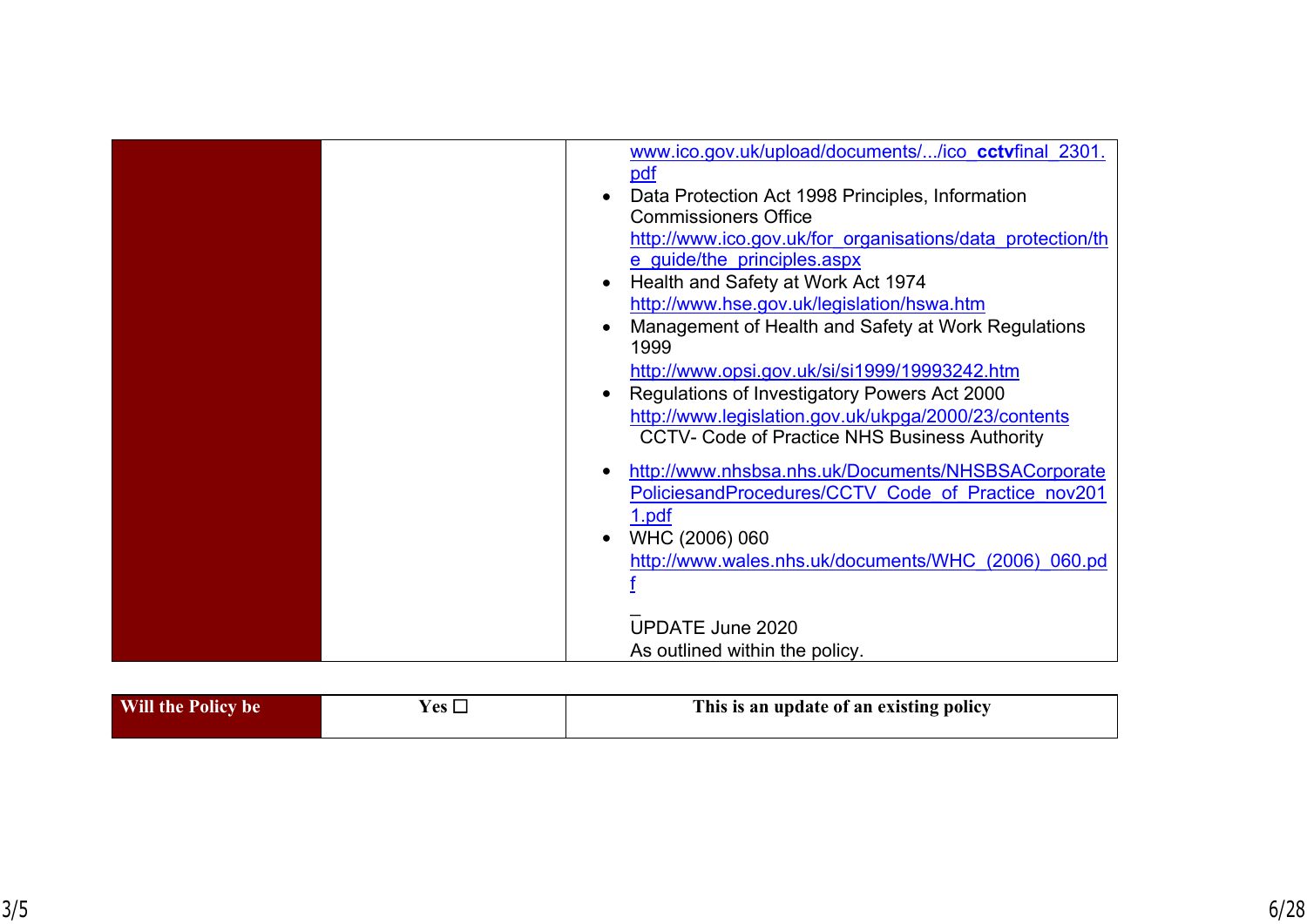| adopted? | If no, please record the reason and any further action required: |
|----------|------------------------------------------------------------------|
|          |                                                                  |

| Are monitoring<br>arrangements in place? | Yes $\square$ |                                                                                                                                                                                                                         |
|------------------------------------------|---------------|-------------------------------------------------------------------------------------------------------------------------------------------------------------------------------------------------------------------------|
|                                          |               | Procedural documents will be reviewed by the procedural document owner within 2 years<br>of approval. However, a review earlier than this may be prompted by factors including:                                         |
|                                          |               | Legislative or regulatory changes.<br>Structural or role changes.<br>Operational or technological changes in the evidence-base.<br>Organisational learning.<br>• Audits and reviews of the effectiveness of the policy. |
|                                          |               | Any complaints received in relation to equality, diversity and human rights issues will be<br>addressed on an individual basis and appropriate action taken.                                                            |

| Who is the Lead<br>Officer?   | Name:         | <b>Tim Harrison</b>                 |  |
|-------------------------------|---------------|-------------------------------------|--|
|                               | <b>Title:</b> | Head of Health, Safety and Security |  |
|                               | Department:   |                                     |  |
| <b>Review Date of Policy:</b> |               | Bi-annually or sooner as required.  |  |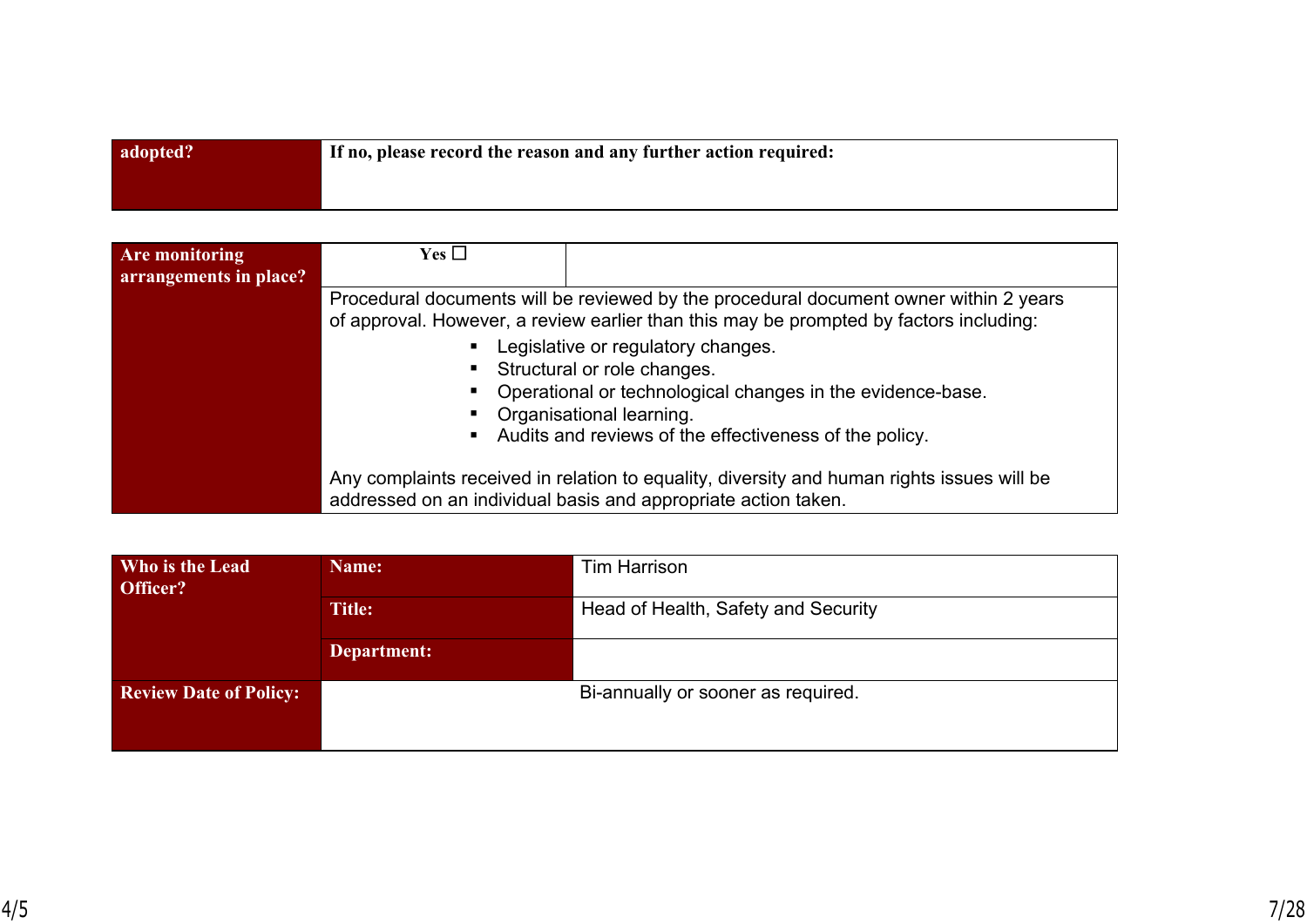| <b>Signature of all parties:</b> | <b>Name</b>                | <b>Title</b>                                        | <b>Signature</b>                                                                         |
|----------------------------------|----------------------------|-----------------------------------------------------|------------------------------------------------------------------------------------------|
|                                  | <b>Brett Jenkins</b>       | <b>Security Advisor</b>                             |                                                                                          |
|                                  | <b>Bob Mander</b>          | Information<br>Governance<br>Manager                | 1 Feb 2013                                                                               |
|                                  | Jackie Hooper              | Equality and<br><b>Diversity Advisor</b>            | 1 Feb 2013                                                                               |
|                                  | Ceri Williams              | Workforce and OD<br>Manager                         | 1 Feb 2013                                                                               |
|                                  | <b>UPDATE JUNE</b><br>2020 |                                                     |                                                                                          |
|                                  | Jackie Hooper              | <b>Senior Diversity</b><br>and Inclusion<br>Officer | 16 June 2020                                                                             |
|                                  |                            |                                                     | Please Note: An Action Plan should be attached to this Outcome Report prior to signature |
|                                  |                            | n/a 1 Feb 2013                                      |                                                                                          |
|                                  |                            | <b>16 June 2020</b>                                 |                                                                                          |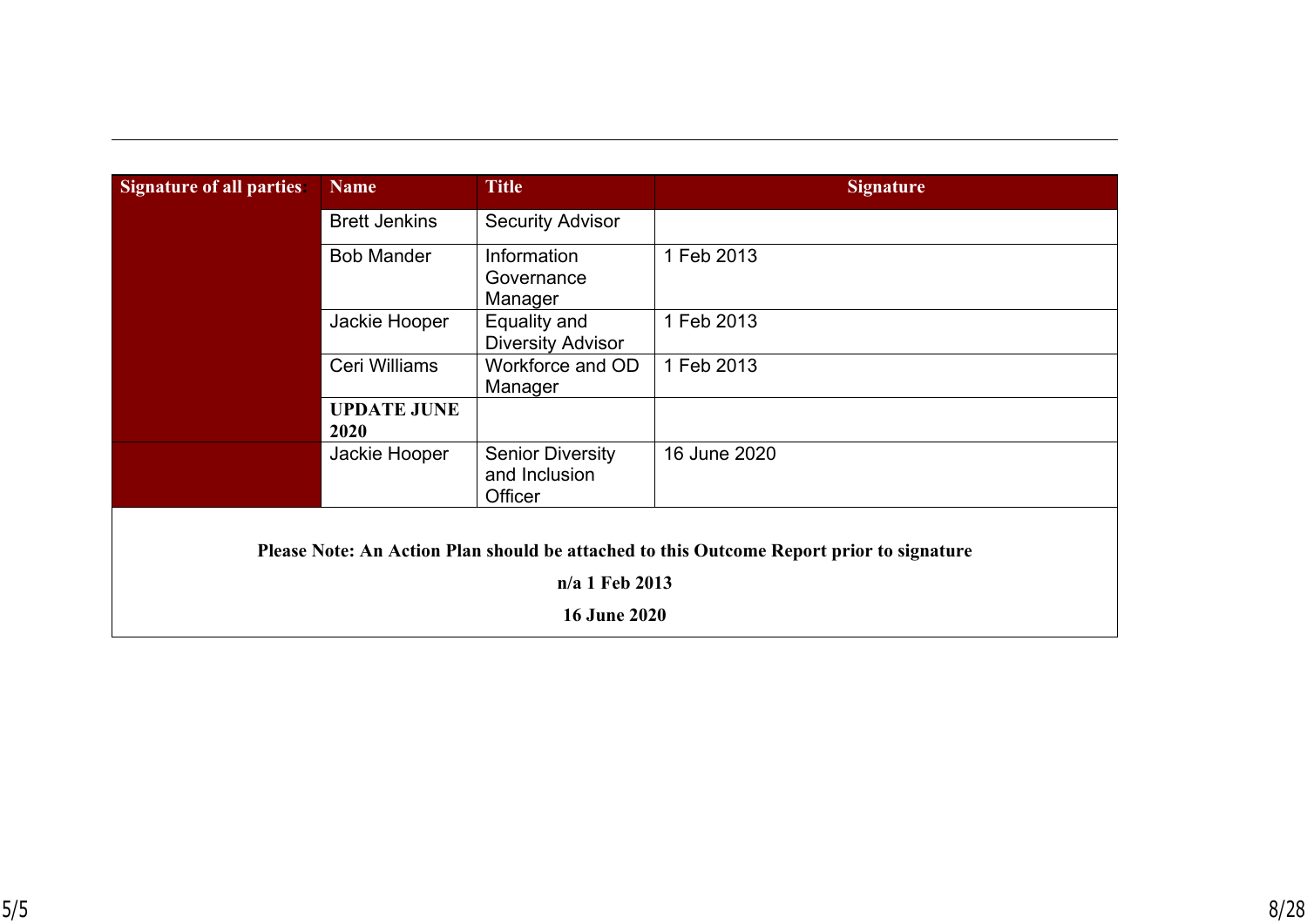# **HYWEL DDA UNIVERSITY HEALTH BOARD**



Bwrdd Iechyd Prifysgol<br>Hywel Dda **University Health Board** 

# **CCTV POLICY &**

**Documentation**

**FOR HSC APPROVAL**

| Policy<br>Number:    |  | 323                |            | <b>Classification</b> |                      | Corporate                      |                        |
|----------------------|--|--------------------|------------|-----------------------|----------------------|--------------------------------|------------------------|
| <b>Supersedes</b>    |  |                    |            |                       |                      |                                |                        |
|                      |  |                    |            |                       |                      |                                |                        |
| Version<br><b>No</b> |  | Date of<br>$EqA$ : |            | Approved by:          | Date of<br>Approval: | <b>Date</b><br>made<br>Active: | <b>Review</b><br>Date: |
|                      |  |                    | <b>HSC</b> |                       |                      |                                | 3 years                |

| <b>Brief</b><br>Summary of<br>Document: | A Health Board wide approach to the use of CCTV systems, defining roles and<br>responsibilities. Describing practices that are compliant with all relevant<br>legislation including the viewing and disclosure of recorded data. |
|-----------------------------------------|----------------------------------------------------------------------------------------------------------------------------------------------------------------------------------------------------------------------------------|
|                                         |                                                                                                                                                                                                                                  |
| Scope:                                  | This policy covers everyone that is employed by Hywel Dda University Health<br>Board whilst in the course of their duties including temporary staff and any<br>visitors to Hywel Dda Health Board sites.                         |
|                                         |                                                                                                                                                                                                                                  |
| To be read in<br>conjunction<br>with:   | ICO Commissioners Code of Practice for CCTV<br>UK General Data Protection Regulation (GDPR)<br><b>All Wales Disciplinary Policy</b>                                                                                              |
| <b>Patient</b><br>information:          | Include links to Patient Information Library                                                                                                                                                                                     |

| Owning<br>Committee/<br>Group | Task and finish group (H&S/IG) |
|-------------------------------|--------------------------------|
|-------------------------------|--------------------------------|

| Database No: |  |
|--------------|--|
|              |  |

and 2 DRAFT Page 1 of 20 Version 2 DRAFT

Please check that this is the most up to date version of this written control document Paper copies of this document should be kept to a minimum and checks made with the electronic version to ensure that the printed version is the

most recent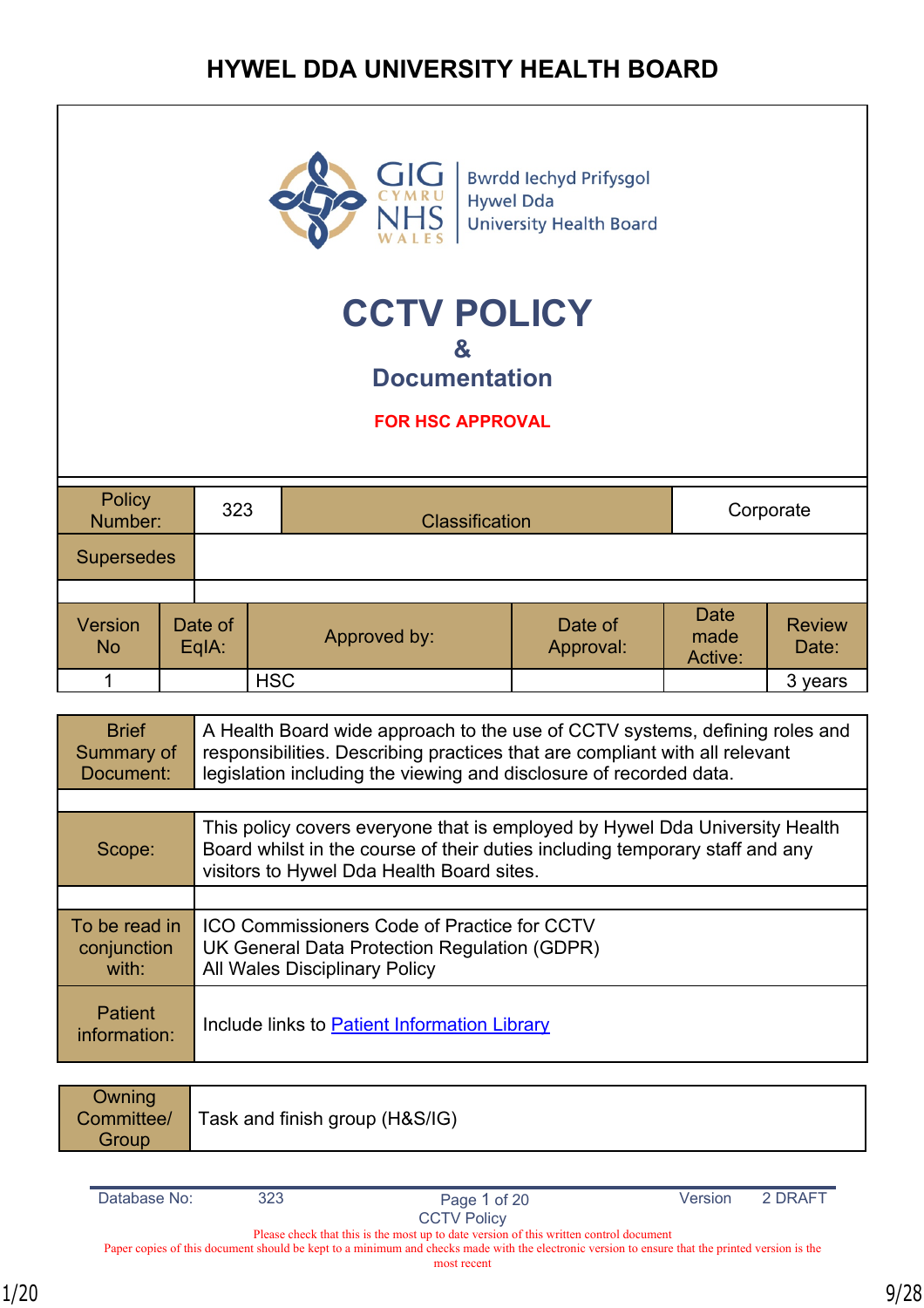| Director of Nursing, Quality and Patient<br>Mandy<br><b>Executive</b><br><b>Job Title</b><br>Director:<br>Rayani<br>Experience |
|--------------------------------------------------------------------------------------------------------------------------------|
|--------------------------------------------------------------------------------------------------------------------------------|

| <b>Reviews and updates</b> |                        |            |  |
|----------------------------|------------------------|------------|--|
| Version                    | Summary of Amendments: | Date       |  |
| no:                        |                        | Approved:  |  |
|                            | <b>New Policy</b>      | 23/04/2013 |  |
| $\mathcal{P}$              | Full review            |            |  |

# Glossary of terms

| Term         | Definition                                           |
|--------------|------------------------------------------------------|
| <b>CCTV</b>  | Closed circuit television                            |
| <b>BWV</b>   | Body worn video                                      |
| UK GDPR      | UK General Data protection Regulation                |
| <b>CFSMS</b> | <b>Counter Fraud and Security Management Service</b> |

| Keywords | CCTV, recording, police, evidence, data, data protection, disclosure, playback,<br>DVR, access, disc, copy, security, footage, prosecution, violence, aggression, |
|----------|-------------------------------------------------------------------------------------------------------------------------------------------------------------------|
|          | criminal, proceedings. GDPR                                                                                                                                       |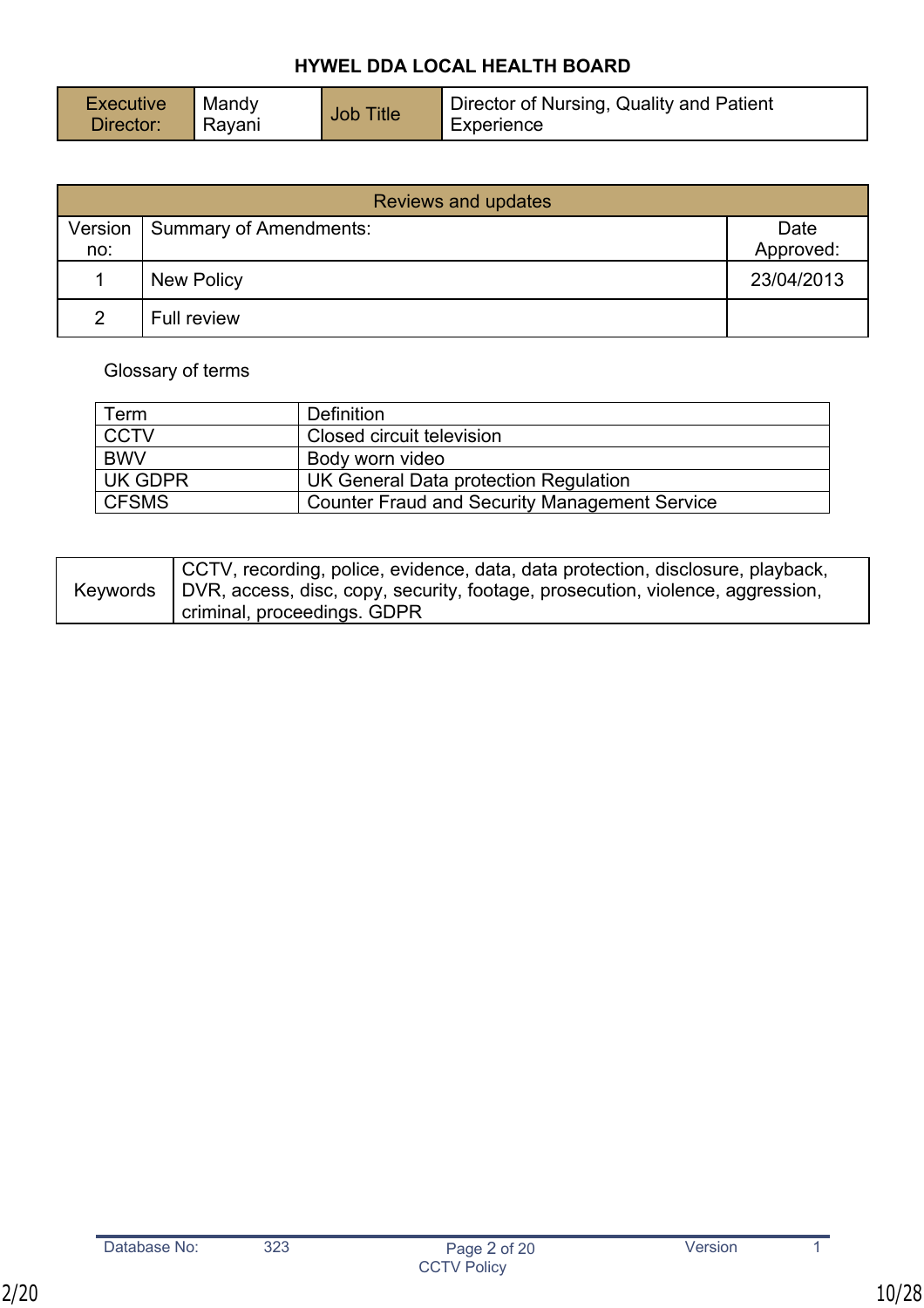# **CONTENTS**

| 1.                                                              |                                                          |                                                                    |  |  |  |
|-----------------------------------------------------------------|----------------------------------------------------------|--------------------------------------------------------------------|--|--|--|
| 2.                                                              |                                                          |                                                                    |  |  |  |
| 3.                                                              |                                                          |                                                                    |  |  |  |
| 4.                                                              |                                                          |                                                                    |  |  |  |
| 5.                                                              |                                                          |                                                                    |  |  |  |
| 6.                                                              |                                                          |                                                                    |  |  |  |
| 7.                                                              |                                                          |                                                                    |  |  |  |
|                                                                 | 7.1.                                                     |                                                                    |  |  |  |
| 7.2.                                                            |                                                          |                                                                    |  |  |  |
| 7.3.                                                            |                                                          |                                                                    |  |  |  |
| 7.4.                                                            |                                                          |                                                                    |  |  |  |
| 7.5.                                                            |                                                          | Access to and Disclosure of Images to Third Parties (Appendix A) 8 |  |  |  |
| 7.6.                                                            |                                                          |                                                                    |  |  |  |
|                                                                 | 7.7.                                                     |                                                                    |  |  |  |
|                                                                 |                                                          |                                                                    |  |  |  |
| 8.1.                                                            |                                                          |                                                                    |  |  |  |
| 8.2.                                                            |                                                          |                                                                    |  |  |  |
| 8.3.                                                            |                                                          |                                                                    |  |  |  |
| 8.4.                                                            |                                                          |                                                                    |  |  |  |
| 8.5.                                                            |                                                          |                                                                    |  |  |  |
| 8.6.                                                            |                                                          |                                                                    |  |  |  |
|                                                                 | 8.7.                                                     |                                                                    |  |  |  |
|                                                                 |                                                          |                                                                    |  |  |  |
|                                                                 |                                                          |                                                                    |  |  |  |
|                                                                 |                                                          |                                                                    |  |  |  |
|                                                                 |                                                          |                                                                    |  |  |  |
|                                                                 |                                                          |                                                                    |  |  |  |
|                                                                 |                                                          |                                                                    |  |  |  |
| 15. Appendix C: REQUEST FOR CCTV IMAGE: INDIVIDUAL RELEASE FORM |                                                          |                                                                    |  |  |  |
|                                                                 | SUBJECT ACCESS UNDER THE DATA PROTECTION ACT 199816      |                                                                    |  |  |  |
|                                                                 | 16. APPENDIX D ACTIVATION OF BODY WORN VIDEO(Internal)20 |                                                                    |  |  |  |

 $\overline{323}$ 

 $\overline{1}$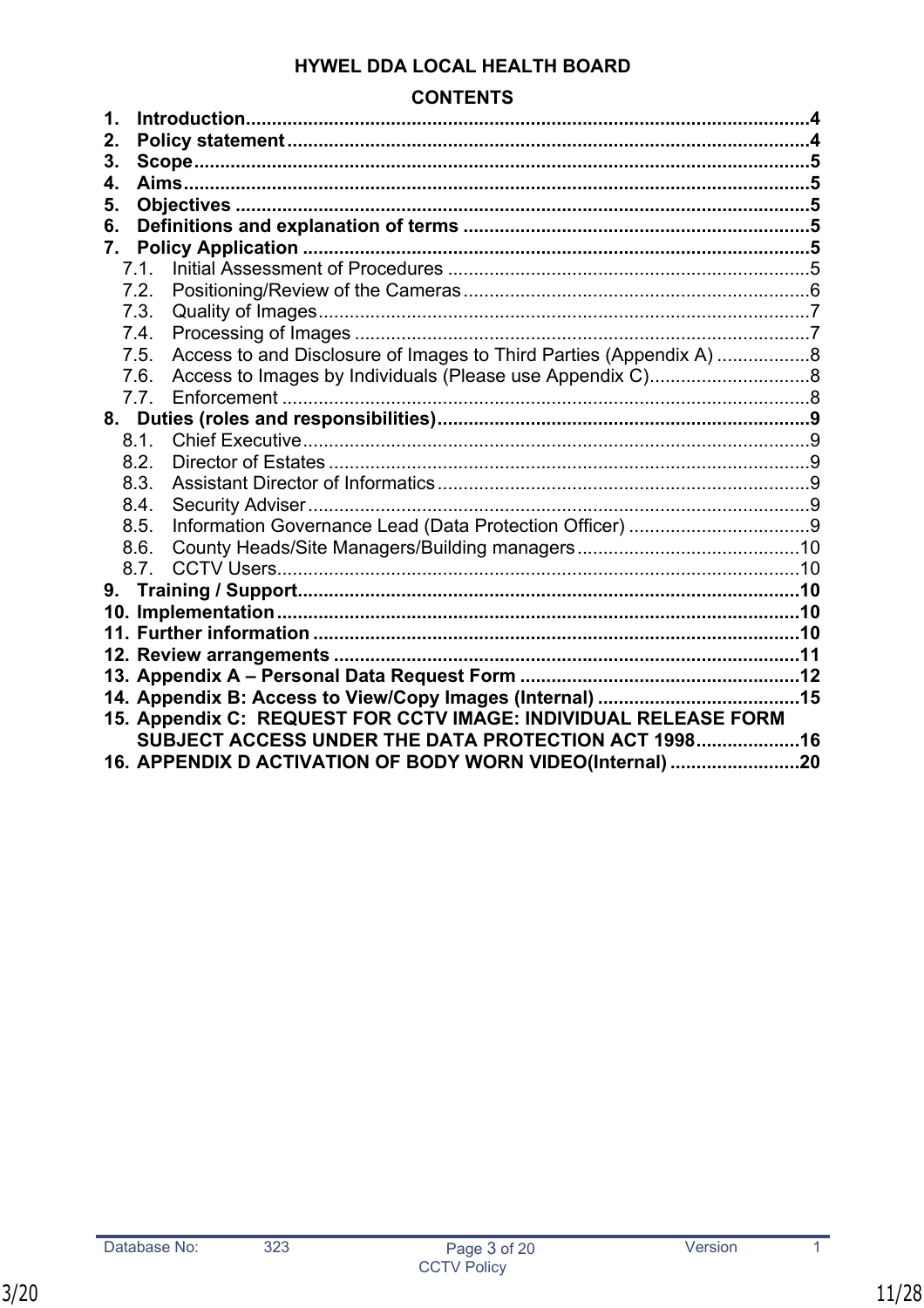# **HYWEL DDA UNIVERSITY HEALTH BOARD**

# <span id="page-11-0"></span>1. **INTRODUCTION**

This document sets out the appropriate actions and procedures, which must be followed to comply with the Data Protection Act 2018, UK GDPR (General Data Protection Regulation) and codes of practice in respect of the use of CCTV (closed circuit television) and BWV (body worn video) recording or surveillance systems managed by Hywel Dda University Health Board and will include buildings subject to shared working arrangements.

# <span id="page-11-1"></span>2. **POLICY STATEMENT**

Hywel Dda University Health Board is committed to providing a safe and secure environment for all staff, users and visitors to its premises, this includes the protection of medical equipment and assets that all contribute to health care delivery. CCTV/BWV will be used to record events, where recording is lawful and available, thereby protecting the Health Board's assets, preventing and deterring crime, securing the successful prosecution of offenders, reducing the fear of crime whilst enhancing patient, staff and visitor safety. At all times Health Board, staff will ensure compliance to relevant legislation and this policy.

In drawing up this policy, due account has been taken of the following:

- UK General Data Protection Regulation.
- The CCTV Code of Practice produced by the Information Commissioner.
- The Human Rights Act 1998.
- The Regulation of Investigatory Powers Act 2000.
- Freedom of Information Act 2000.
- Caldicott Report 1997.

GDPR was adopted in the United Kingdom on 14th April 2016 and became enforceable on 25<sup>th</sup> May 2018. The regulation contains 7 key principles for the management of personal data held by businesses and organisations and covers the processing of images of individuals caught by CCTV/BWV cameras. The changes and principles of the UK General Data Protection Regulation are as follows:

- Lawfulness, fairness and transparency.
- Purpose limitation.
- Data minimisation.
- Accuracy.
- Storage limitation.
- Data Security.
- Accountability.

It is paramount to consider that recorded images of individuals is classed as personal data and should be managed to the highest standards giving regard to the GDPR principles at all times as material breaches expose individuals and the Health Board to potentially criminal offences and sanction including sizable financial penalties.

An important feature of the legislation regarding the use of surveillance camera systems is the CCTV Code of Practice that sets out the measures that must be adopted to comply with the latest version of the Data Protection Act and should be considered in conjunction with the UK General Data Protection Regulation. This goes on to set out guidance for the following of good data protection practice. The code of Practice has the dual purpose of assisting owners and operators of CCTV systems to understand their legal obligations while also reassuring the public about the safeguards that should be in place. Organisations should also look to gain compliance as good practice and minimum standards to the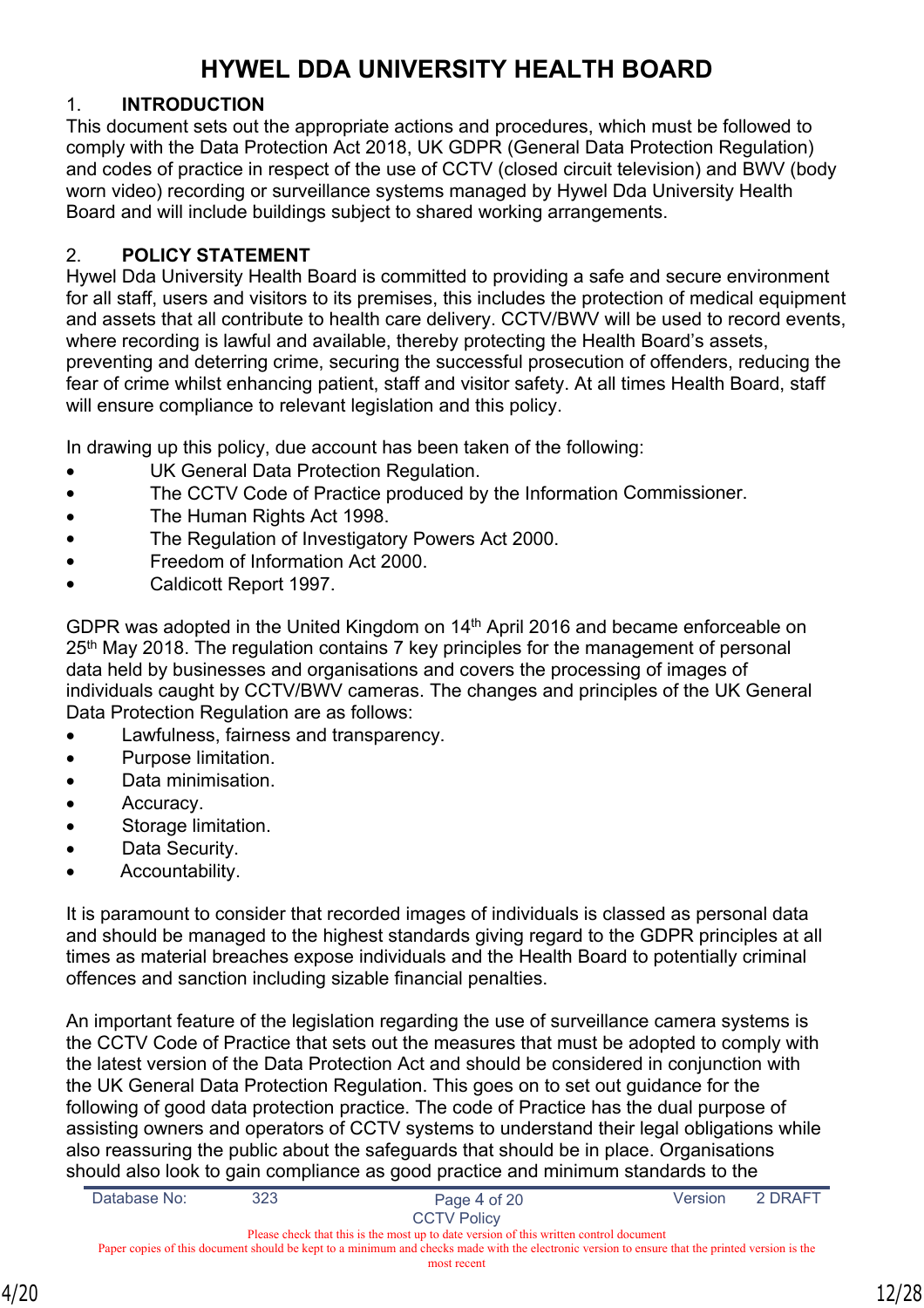Information Commissioners CCTV checklist report from 11<sup>th</sup> March 2020.

Where CCTV Systems are the responsibility of Hywel Dda University Health Board, all staff must abide by this policy and comply with procedures detailed within it.

# <span id="page-12-0"></span>3. **SCOPE**

This policy covers everyone that is employed by Hywel Dda University Health Board whilst in the course of their duties including temporary staff and any visitors to Hywel Dda University Health Board sites.

# <span id="page-12-1"></span>4. **AIMS**

The aim of this policy is to formulate legislation compliant, consistent working practices in relation to the use of CCTV/BWV on Hywel Dda University Health Board premises. These practices will protect data held by Hywel Dda University Health Board whilst allowing the appropriate level of access to material when requested by individuals or other agencies. The effectiveness of CCTV/BWV will also be improved utilising its ability to prevent and detect crime, reduce the fear of crime and thereby enhance staff, patient and visitor safety. Retention of copied images is also covered in the Policy together with monthly/annual reviews to consider and lawfully justify the installation and continued use of cameras or devices.

# <span id="page-12-2"></span>5. **OBJECTIVES**

The main objective of this Policy is to allow, where practicable, data to be recorded, stored securely, reviewed, copied and disclosed with compliance to all legislation. The accurate recording of all relevant information will also improve the integrity of the CCTV/BWV systems. This will allow robust lawful compliant procedures should future reviews or audits be carried out.

# <span id="page-12-3"></span>6. **DEFINITIONS AND EXPLANATION OF TERMS**

Prior to considering compliance with the principles of the Data Protection Act 2018 and UK General Data Protection Regulation, a user of CCTV or similar surveillance equipment, will need to determine two issues:

**The type of personal data being processed,** i.e. is there any personal data, or data that falls within the definition of sensitive personal data as defined by Article 9 (1) GDPR; Sensitive personal data' includes:

• personal data revealing **racial or ethnic origin**; personal data revealing **political opinions**; personal data revealing **religious or philosophical beliefs**; personal data revealing **trade union membership**; **genetic data**; **biometric data** (where used for identification purposes) data concerning **health**; data concerning a person's **sex life**; and data concerning a person's **sexual orientation.**

The **purpose(s)** for which both personal and sensitive personal data is being processed.

The Information Commissioner will take into account the extent to which users of CCTV/BWV and similar surveillance equipment have complied with GDPR and CCTV/BWV Code of Practice when determining whether they have met their legal obligations when exercising their powers of enforcement.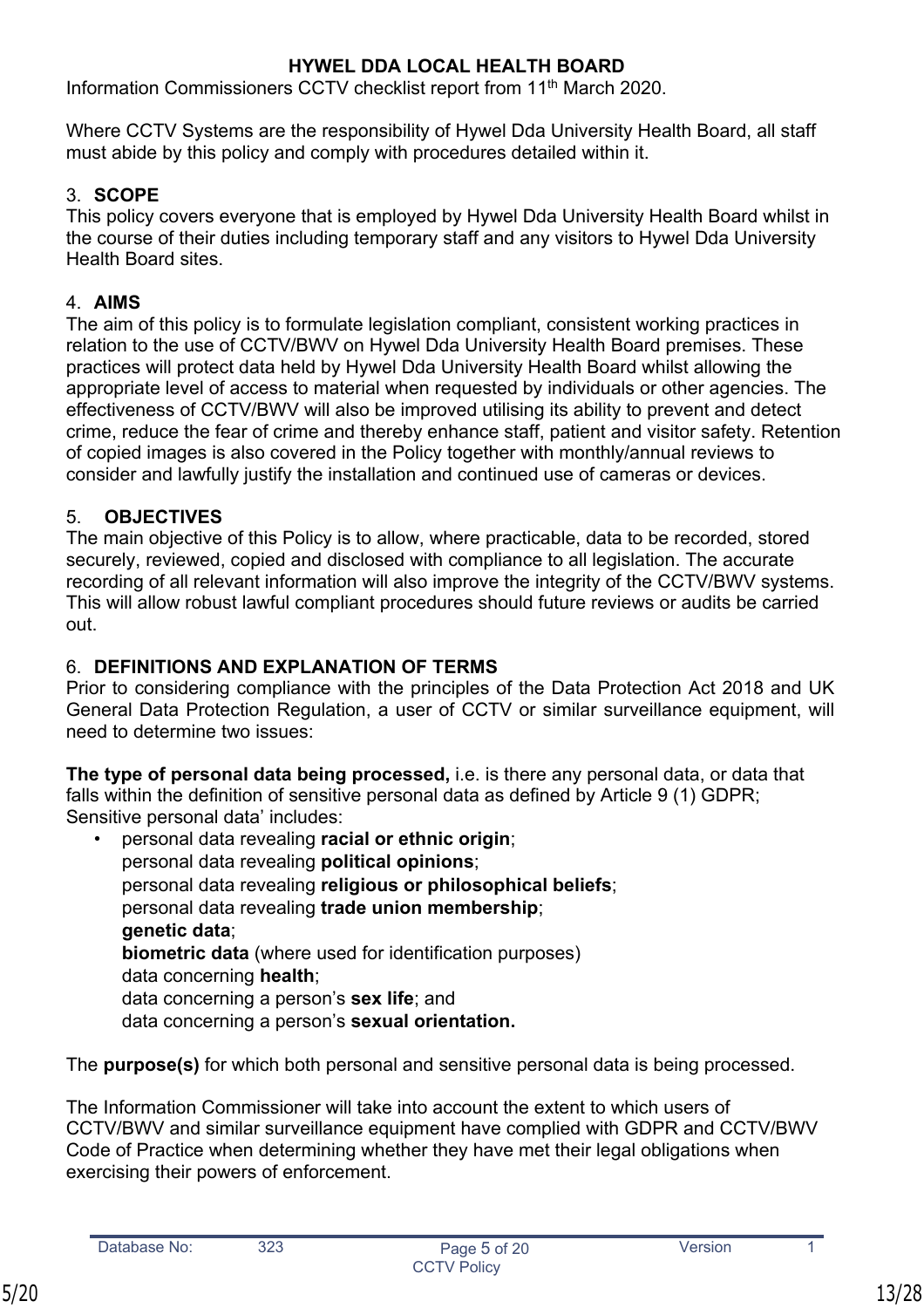# <span id="page-13-0"></span>7. **POLICY APPLICATION**

# <span id="page-13-1"></span>7.1.**Initial Assessment of Procedures**

The Chief Executive has the legal responsibility for the Hywel Dda University Health Board CCTV/BWV systems. Any authorised user of the systems will have responsibility for the dayto-day compliance with the requirements of the UK GDPR and latest CCTV Codes of Practice and this policy.

For the purpose of this Policy, Hywel Dda University Health Board CCTV/BWV, schemes are installed/used for the:

- a) Prevention or detection of crime or disorder;
- b) Apprehension and prosecution of offenders (including use of images as evidence in criminal proceedings);
- c) Interest of public and employee Health and Safety;
- d) Protection of public health;
- e) Protection of Hywel Dda University Health Board property and assets;
- f) To promote safe sites and effective traffic management and parking control.

Any breach of the Codes of Practice will be detected via controlled access to the system and auditing. Employees found to have inappropriately accessed the CCTV/BWV systems will be reported under Hywel Dda University Health Board's Disciplinary Policy and potentially face both criminal and disciplinary process.

# <span id="page-13-2"></span>7.2.**Positioning/Review of the Cameras**

It is essential that the purpose and location of the equipment be carefully considered, so as not to unnecessarily invade the privacy/activity of persons inside/outside the perimeter of Hywel Dda University Health Board premises because the way in which images are captured will need to comply with the UK General Data Protection Regulation 2016, Data Protection Act 2018, Human Rights Legislation and CCTV/BWV codes of Practice.

All cameras are to be located in prominent positions within public and staff view and do not infringe on clinical / treatment areas unless authorised by Welsh government. All CCTV surveillance with the exception of some legacy systems is automatically recorded. BWV will be utilised in order to secure evidence of disorder or criminal activity and shall be of a design to make this obvious when it is in operation and recording together with a verbal disclosure by the user where practicable. The phrase **""Everything you say and do is being recorded on video".** Although minor deviations are acceptable, the overriding burden is to ensure that persons know they are being recorded. In some instances of serious or spontaneous violence then to give a verbal warning would increase risks to the user or is not practicable, devices may be activated and the reasons and footage recorded on Form D [\(Appendix D](#page-27-0)).

Signs are to be erected on all entrance points to Hywel Dda University Health Board premises and throughout the site to ensure staff and visitors are aware they are entering an area that is covered by CCTV surveillance equipment. Where BWV (body worn video) is present this will be displayed in a clear and transparent manner with notices informing all persons on the premises that such a system exists and the purpose for which it is used for.

Signage reinforces the deterrent and protective properties that CCTV/BWV has to offer but also satisfies the criteria for being for a defined purpose, lawful fair and transparent.

Use of Covert CCTV (directed) surveillance if required must be requested through the Police. If the request through the Police is refused, then authority can only be given by the Chief Executive NHS Wales or the Director of Resources, Department for Health and Social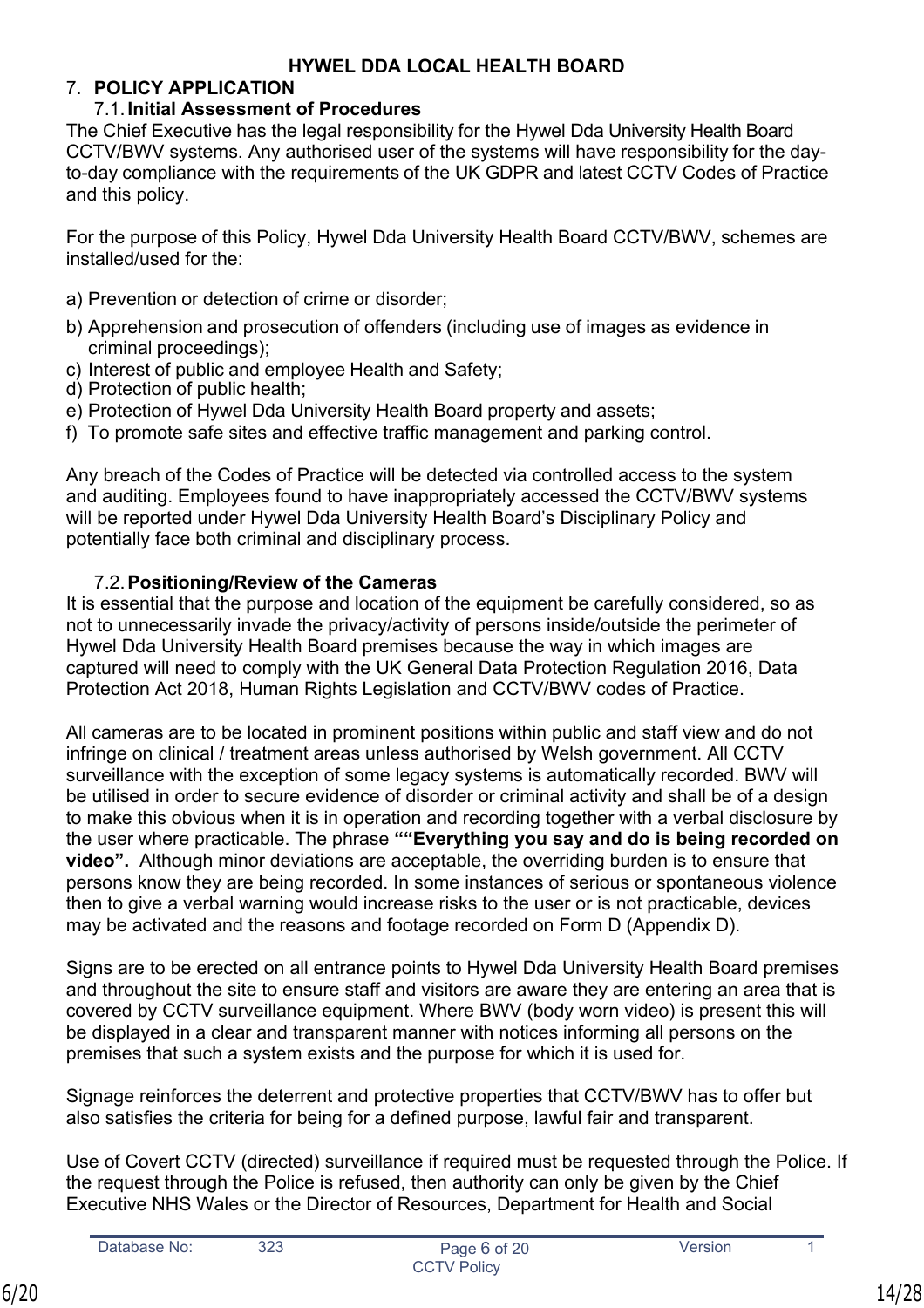Services, regarding a requirement for directed surveillance activities within healthcare premises for security related matters. This is covered by Welsh Health Circular (2006) 060 following amendments to the Regulation of Investigatory Powers Act 2000 (RIPA), which removed NHS establishments from the schedules of the Act.

Counter Fraud and Security Management Service (CFSMS) previously known as the NHS Counter Fraud Service should undertake surveillance (involving fraud and corruption) on behalf of the NHS bodies in England and Wales.

Prior to any camera installation, the Estates Manager/Department Manager in conjunction with the Head of Information Governance and security provider will ensure that the installation complies with UK GDPR, CCTV Code of Practice and Surveillance Camera Code of Practice. Installations need to consider the purpose for which they are installed giving consideration to privacy impact assessments using a PLAN model. In that, the installation of cameras has a clear need satisfying the following:

- P Proportionate;
- L -Lawful;
- A -Appropriate;
- N -Necessary.

Where less intrusive methods of resolving an issue are practicable, such as increased lighting for car park areas, then these should be considered and implemented in preference to CCTV.

All cameras should be checked at least monthly together with recording devices, BWV units, NVR's or DVR's to ensure their correct operation and functionality and a yearly review should consider the purpose use and necessity of cameras on every Hywel Dda University Health Board site using the PLAN standard.

# <span id="page-14-0"></span>7.3.**Quality of Images**

It is important that the images produced by the equipment are as clear as possible in order that they are effective for the purpose(s) for which they are intended. This is why it is essential that the purpose of the scheme be clearly identified. For example if a system has been installed to prevent and detect crime, then it is essential that the images are adequate for that purpose.

Approved security companies should undertake all camera installations and service contracts. Upon installation, all equipment is tested to ensure that only the designated areas are monitored and high quality pictures are available in live and play back mode. All CCTV/BWV equipment should be serviced and maintained on a regular basis. Existing CCTV systems can be updated through the purchase and installation of improved cameras, providing its does not impact on the areas of coverage. This process should be continuous as legislation and technology changes.

# <span id="page-14-1"></span>7.4.**Processing of Images**

Images, which are not required for the purpose(s) for which the equipment is being used, should not be retained for longer than is necessary, with regards CCTV systems, Digital and Network video recorders currently overwrite to ensure this process, while BWV images would need to be downloaded and stored securely with stored images on the devices being erased once images had been downloaded. While images are retained, it is essential that their integrity be maintained, whether it is to ensure their evidential value or to protect the rights of people whose images may have been recorded. It is therefore important that access to and security of the images is controlled in accordance with the requirements of the Data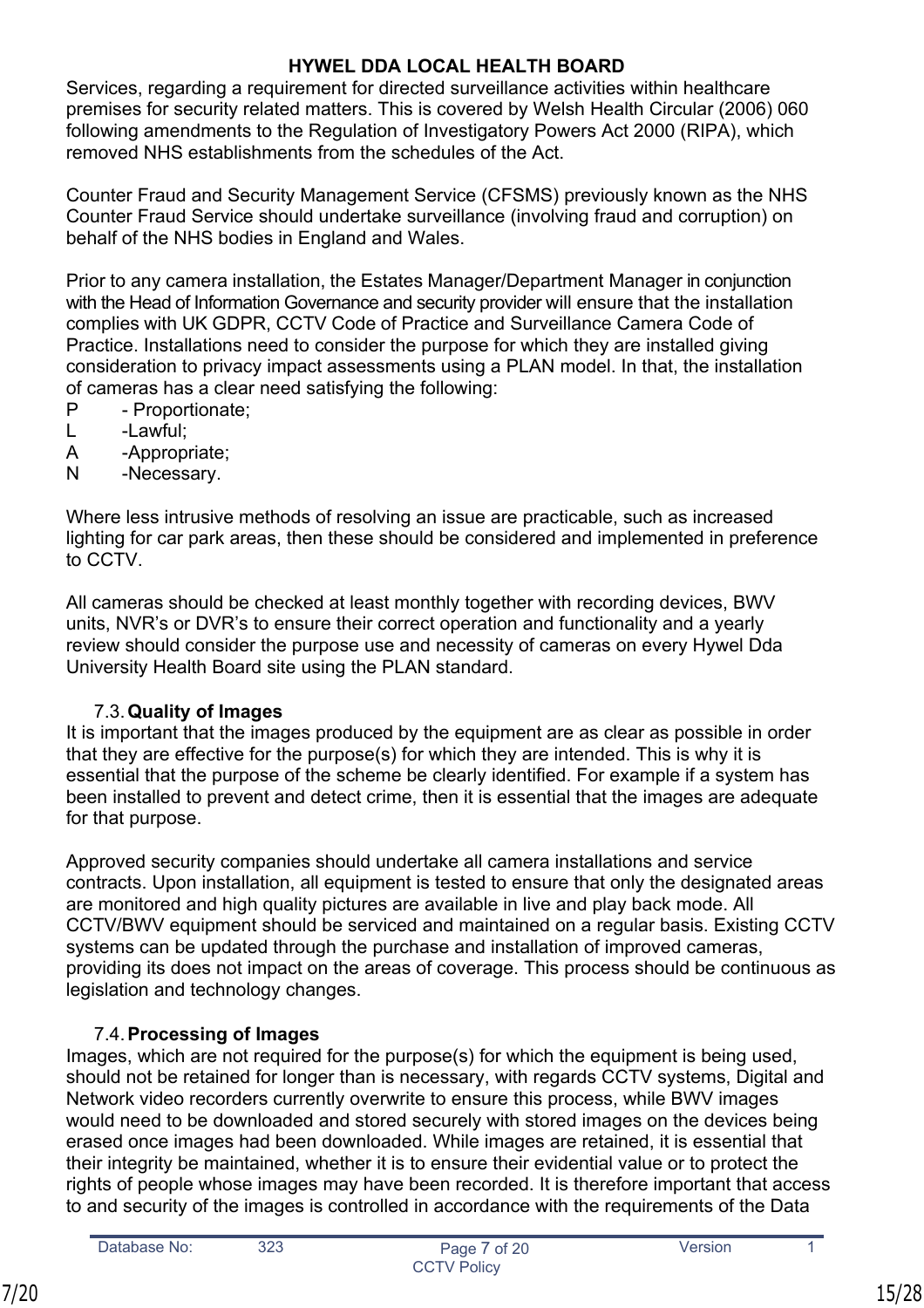Protection Act 2018 and GDPR. No images should be retained longer than is needed, with steps made to ensure the data is recorded of being disposed and ensuring that no breaches or use of the images can occur from this point.

Where images are required for evidential purposes in legal or NHS disciplinary proceedings and a data recording is made, encryption techniques should be considered and deployed. The data can then be placed in a sealed envelope signed and dated and retained securely by the relevant department or head of investigation until all processes are completed. As stipulated, this data at the conclusion of proceedings should be retained in accordance with Data and evidential guidelines and destroyed in compliance with those guidelines.

Viewing of images is controlled by the Data Protection Lead or a person nominated to act on their behalf (e.g. Investigating Officer, Human Resources, Department managers, hotel services staff, Estates staff, Buildings managers). Only persons trained in the use of the equipment and authorised by the relevant IT Department can access data.

All images viewed in playback mode shall be recorded on the appropriate record sheet and a further record made if data is copied (Appendix [A](#page-19-0)/[B\)](#page-21-0). On no account is there to be unrecorded viewing of recorded Data unless in the event of an emergency to prevent loss or life, serious harm or loss.

# <span id="page-15-0"></span>7.5.**Access to and Disclosure of Images to Third Parties [\(Appendix A\)](#page-19-0)**

It is important that access to, and disclosure of, the images recorded by CCTV/BWV and similar surveillance equipment is restricted and carefully controlled. This will ensure compliance with GDPR the CCTV/BWV codes of practice and that the rights of individuals are preserved, but also ensure that the continuity of evidence remains intact should the images be required for evidential purposes e.g. a Police enquiry or an investigation being under taken as part of the NHS disciplinary procedure.

Access and disclosure to images is permitted only if it supports the purpose of the investigation. Under these conditions, the CCTV/BWV images view / release form (Appendix A) must be completed. Each request must be received in writing signed and assessed prior to any images being reviewed copied or released.

Data will only be reviewed or disclosed upon receipt of a correctly completed authority. For police purposes, this will be an officer not below the rank of Inspector for normal investigations and Superintendent where grounds are not disclosed to Hywel Dda University Health Board. On no account are Hywel Dda University Health Board staff to access or request data unless compliant with the above process.

# <span id="page-15-1"></span>7.6.**Access to Images by Individuals (Please use** [Appendix C](#page-23-0)**)**

Article 15 of the General Data Protection Regulation gives any individual the right to request access to CCTV/BWV images. These are known as **subject access requests.**

Individuals who request access to images must be issued an access request form (appendix C). Upon receipt of the completed form, the Information Governance Team and Data Protection Officer will determine whether disclosure is appropriate and whether there is a duty of care to protect the images of any third parties. If the duty of care cannot be discharged then the request can be refused.

A written response will be made to the individual, giving the decision (and if the request has been refused, giving reasons) within 30 days of receipt of the enquiry.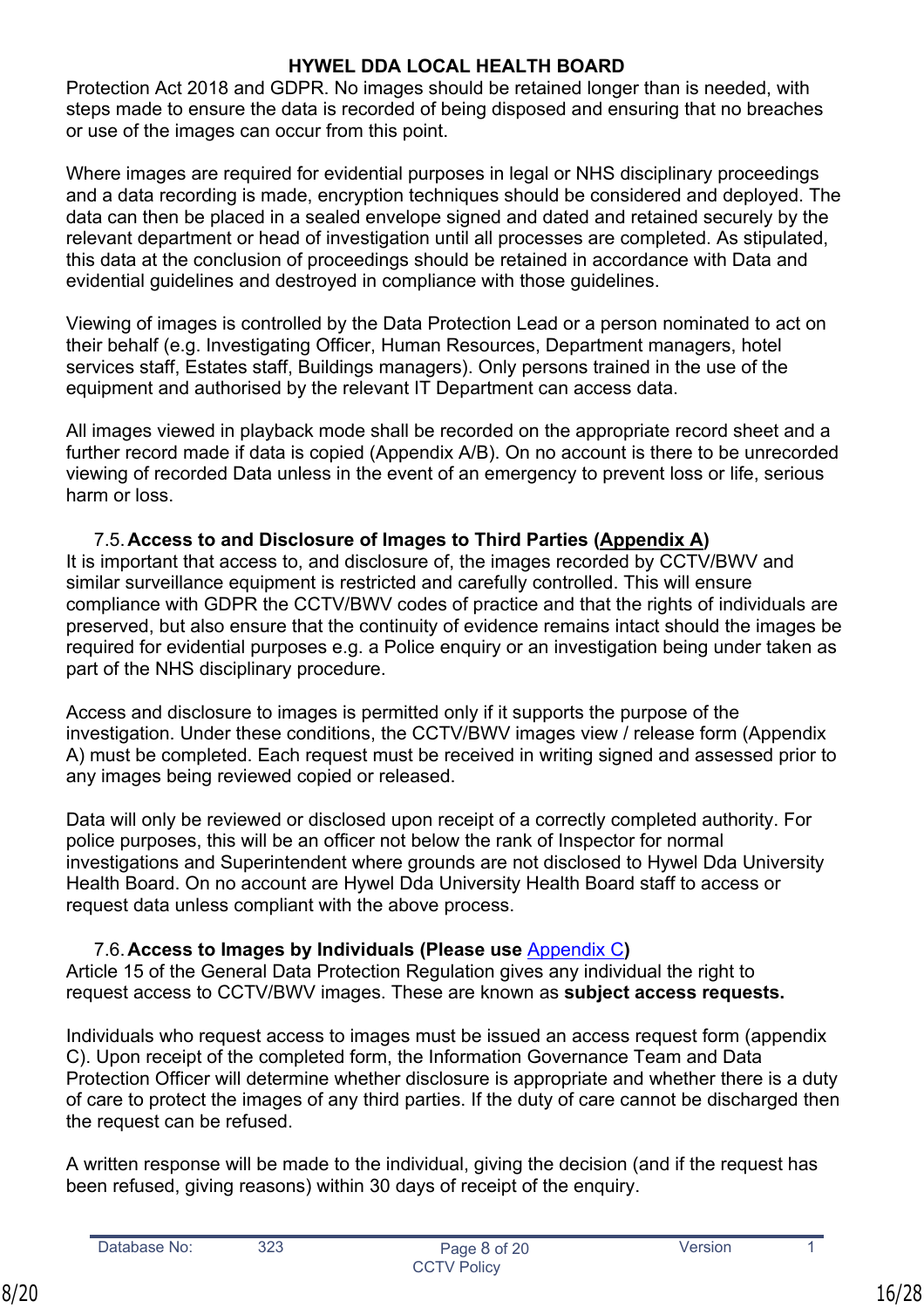# <span id="page-16-0"></span>7.7.**Enforcement**

The Information Commissioner has the power to issue Enforcement Notices and proceedings against individuals or Hywel Dda University Health Board where they consider that there has been a breach of one or more of the UK General Data Protection Regulation principles or CCTV/BWV codes of Practice. An Enforcement Notice would set out the remedial action that the Commissioner requires of any health board to ensure future compliance with the requirements of the Act together with consideration of prosecution and financial penalties.

# <span id="page-16-1"></span>8. **DUTIES (ROLES AND RESPONSIBILITIES)**

# <span id="page-16-2"></span>8.1.**Chief Executive**

Shall have overall responsibility for the implementation of this policy Shall be overall accountability for the management of health & safety and will delegate responsibility to ensure that adequate and appropriate resources are made available to ensure that the Hywel Dda Health Board meets its legislative statutory and operational obligations.

# <span id="page-16-3"></span>8.2.**Director of Estates**

Shall be responsible for the overall management of the Hywel Dda University Health Board CCTV/BWV systems in regards to signage, positioning and coverage of cameras including maintenance and repair and ensuring this policy and that UK GDPR and the CCTV/BWV Code of Practice issued by the Information Commissioner (ICO) is complied with wherever practicable in relation to those matters.

Shall ensure that where users identify defects to any registered CCTV/BWV systems, there are processes for prompt assessment and repair wherever practicable within acceptable timelines.

# <span id="page-16-4"></span>8.3.**Assistant Director of Informatics**

Shall be responsible for the overall management of the Hywel Dda University Health Board CCTV/BWV systems in regards to Data recording devices, network access and security measures including maintenance and repair of information technology hardware and systems. Ensuring this policy and the Code of Practice issued by the Information Commissioner (IC) is complied with wherever practicable in relation to those matters.

Shall ensure that where users identify equipment or systems failures, there are processes for prompt assessment and repair wherever practicable within acceptable timelines.

# <span id="page-16-5"></span>8.4.**Security Adviser**

Shall be responsible for ensuring that the sites within Hywel Dda University Health Board that have CCTV/BWV are aware of this policy and implement its requirements. Providing practical and lawful procedures/advice for its use.

To advise on operational and strategic issues that involve the use of CCTV/BWV for investigative and preventative purposes.

To assist the Information Governance Lead in investigations in relation to the use of CCTV/BWV.

# <span id="page-16-6"></span>8.5.**Information Governance Lead (Data Protection Officer)**

Shall be responsible for ensuring that systems and procedures are in place on all sites for which they have responsibility to ensure compliance with this policy and the ICO's Code of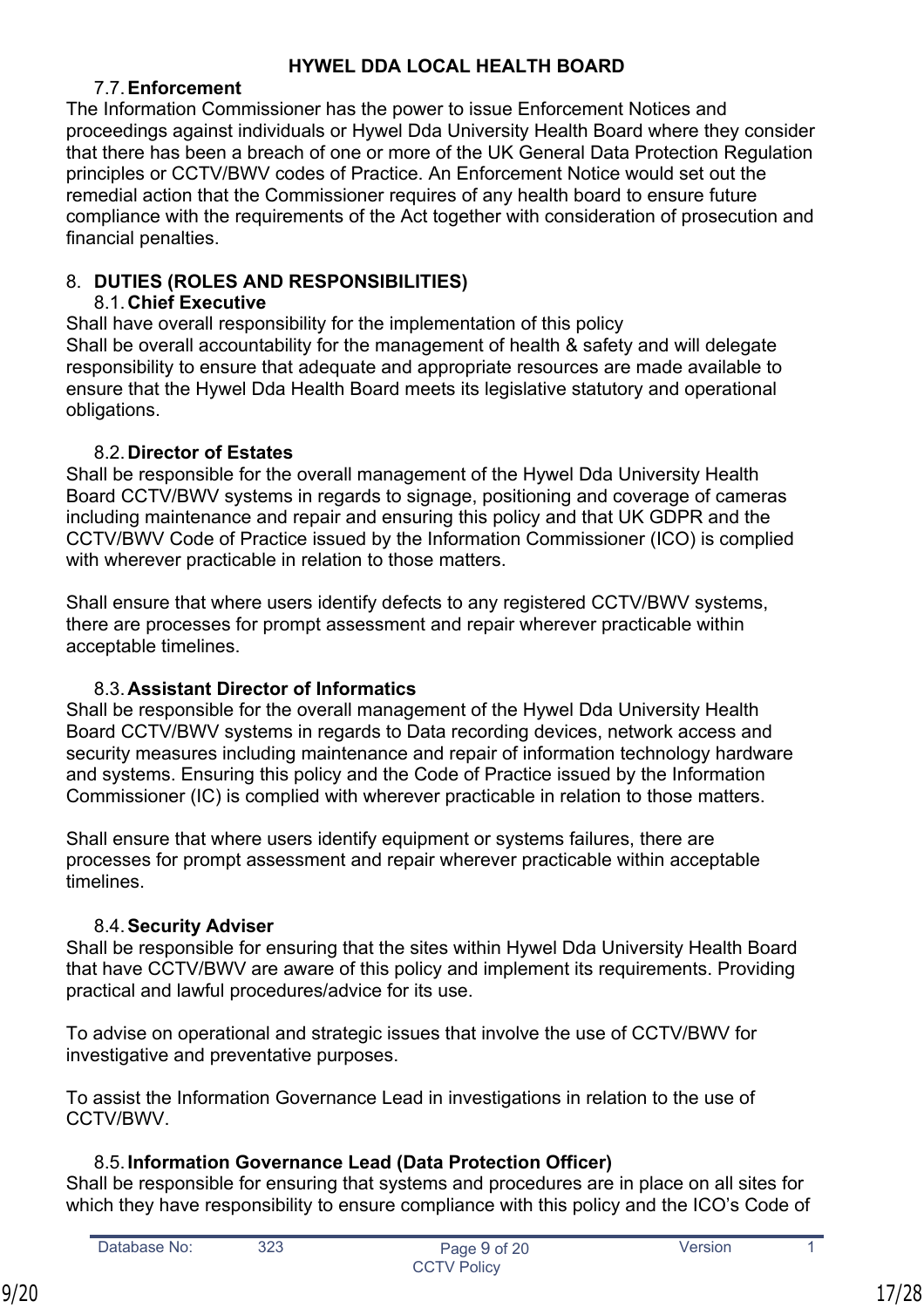Practice and the Data Protection Act 2018 and UK GDPR.

Shall ensure that the use of CCTV/BWV equipment on Hywel Dda Health University Health Board premises has been registered with the Information Commissioner and the notification for the purpose is maintained.

Shall be responsible for identifying breaches of policy or legislation and taking remedial or investigative actions.

Shall be responsible for investigating any violations that are identified by the ICO.

# <span id="page-17-0"></span>8.6.**County Heads/Site Managers/Building managers**

Shall ensure that all CCTV/BWV systems can be accessed appropriately at all times by identifying and training authorised members of staff.

Shall ensure that monthly checks and yearly reviews of CCTV/BWV are conducted.

# <span id="page-17-1"></span>8.7.**CCTV Users**

All operators and users of Hywel Dda University Health Board CCTV/BWV systems will be responsible for upholding and adhering to the arrangements in this policy as well as compliance with UK GDPR and the Information Commissioners CCTV/BWV codes of **Practice** 

Shall ensure that all data/images are handled securely and responsibly within the aims of the policy. (Breaches and violations may result in internal or criminal investigations).

Shall report any breaches of this policy to the Health Board Data Protection lead. Shall attend training/refresher sessions as may be required in order to maintain compliance with legislation.

# <span id="page-17-2"></span>9. **TRAINING / SUPPORT**

All staff will receive awareness of this policy through their induction and mandatory training updates.

This policy will be available to view on the Hywel Dda University Health Board intranet.

Should anyone require support, advice or guidance on any element outlines in this policy they should speak to their line manager, Estates and Facilities Manager, Trade Union Representative, Data Protection Lead or Security Adviser.

# <span id="page-17-3"></span>10.**IMPLEMENTATION**

This policy will be implemented throughout the Hwyel Dda University Health Board at all sites holding any CCTV systems and will apply to all staff.

# <span id="page-17-4"></span>11.**FURTHER INFORMATION**

The listed references below can be used in order to gain further information

- CCTV Code of Practice, Information Commissioners Office <https://ico.org.uk/media/1542/cctv-code-of-practice.pdf>
- Data Protection Act 2018, Information Commissioners Office http://www.jco.gov.uk/for\_organisations/data\_protection/the\_guide/the\_principles.aspx
- Health and Safety at Work Act 1974 <http://www.hse.gov.uk/legislation/hswa.htm>
- Management of Health and Safety at Work Regulations 1999 <http://www.opsi.gov.uk/si/si1999/19993242.htm>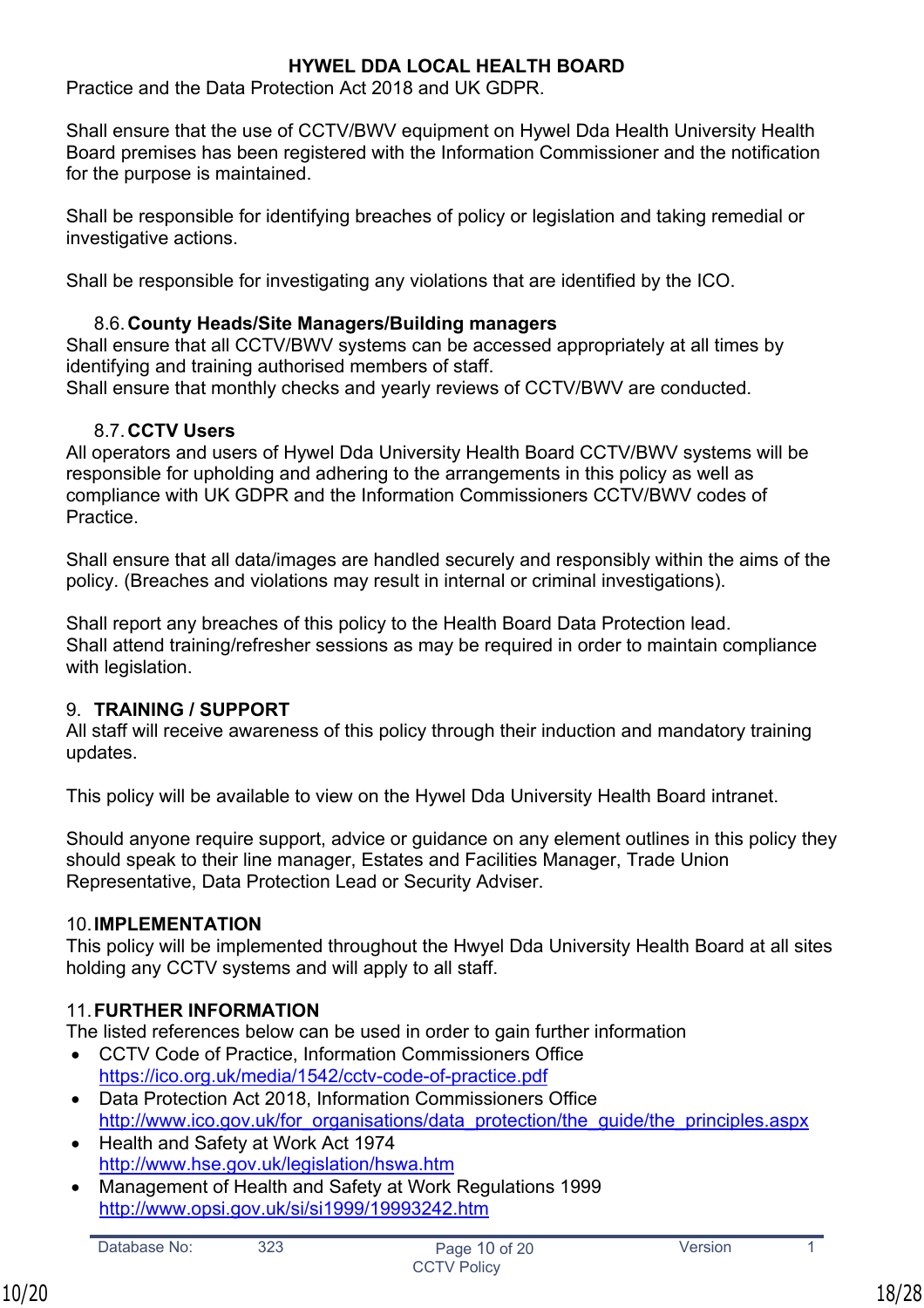- Regulations of Investigatory Powers Act 2000 <http://www.legislation.gov.uk/ukpga/2000/23/contents>
- Guide to UK GDPR [https://ico.org.uk/for-organisations/guide-to-data-protection/guide-to-the-general-data](https://ico.org.uk/for-organisations/guide-to-data-protection/guide-to-the-general-data-)protection-regulation-gdpr/
- WHC (2006) 060 [http://www.wales.nhs.uk/documents/WHC\\_\(2006\)\\_060.pdf](http://www.wales.nhs.uk/documents/WHC_(2006)_060.pdf)
- Surveillance Camera Code of Practice <https://www.gov.uk/government/publications/surveillance-camera-code-of-practice>

#### <span id="page-18-0"></span> $\overline{\phantom{a}}$ 12.**REVIEW ARRANGEMENTS**

Procedural documents will be reviewed by the procedural document owner within 2 years of approval. However, a review earlier than this may be prompted by factors including:

- Legislative or regulatory changes;
- Structural or role changes;
- Operational or technological changes;
- In the evidence-base:
- Organisational learning;
- Audits and reviews of the effectiveness of the policy.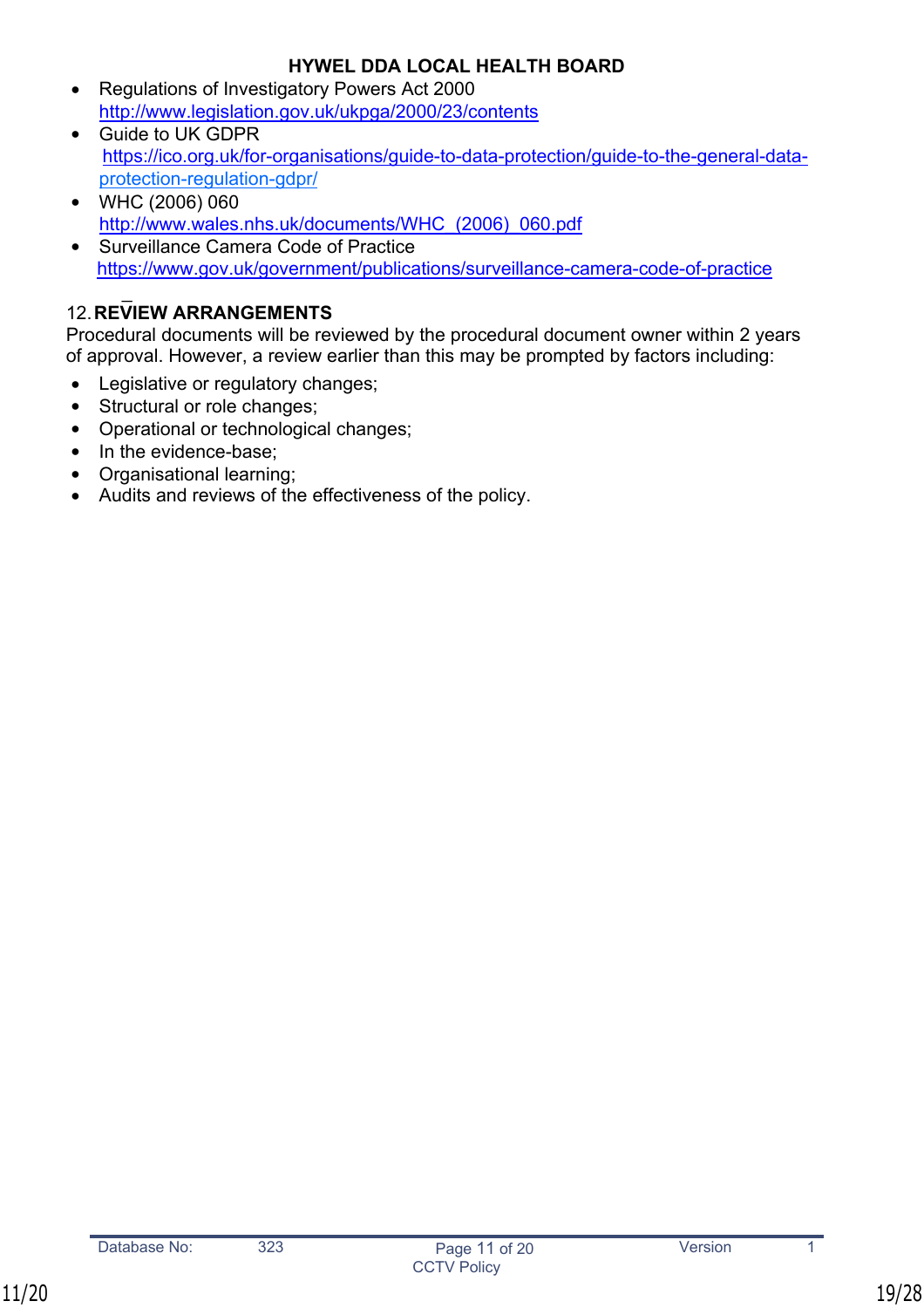# <span id="page-19-0"></span>13. **APPENDIX A – PERSONAL DATA REQUEST FORM**

**Part A Application** 



# Personal Data Request Form



**Bwrdd lechyd Hywel Dda** Health Board

To: (name and position if known)

Organisation: Hywel Dda Health Board

In line with the protocol agreed between Dyfed Powys Police and the Hywel Dda Health Board I herewith make formal application for access to view / listen to and (if necessary) copy CCTV recorded data of an occurrence/incident within the site which occurred:

at approx: (time) on (date)

Specific details of the data referred to is attached. (See Part B)

I require access to this personal data for one or more of the following purpose(s) ( tick appropriate reasons )

| <b>Purpose:</b>                                                                                                                                                                                                                                                                                                                   |                    |       | <b>Legal Basis</b>         |         |  |  |
|-----------------------------------------------------------------------------------------------------------------------------------------------------------------------------------------------------------------------------------------------------------------------------------------------------------------------------------|--------------------|-------|----------------------------|---------|--|--|
| For the prevention, investigation and detection of crime                                                                                                                                                                                                                                                                          |                    | 1 & 2 |                            |         |  |  |
| For the apprehension and prosecution of offenders                                                                                                                                                                                                                                                                                 |                    | 1&8&2 |                            |         |  |  |
| To confirm or corroborate information for intelligence purposes                                                                                                                                                                                                                                                                   |                    |       | 1 & 2                      |         |  |  |
| To put before a court to obtain a search warrant.                                                                                                                                                                                                                                                                                 |                    |       | 1 & 2                      |         |  |  |
| To prepare a file for the Coroner's Court                                                                                                                                                                                                                                                                                         |                    |       | 3                          |         |  |  |
| To further a money laundering or confiscation investigation.                                                                                                                                                                                                                                                                      |                    |       | 4                          |         |  |  |
| To risk assess and address Health and Safety issues.                                                                                                                                                                                                                                                                              |                    |       | 1, 2 & 5                   |         |  |  |
| To identify, assess or confirm any Child Protection issues.                                                                                                                                                                                                                                                                       |                    |       | 6                          |         |  |  |
| To progress enquiries into a Road Traffic incident                                                                                                                                                                                                                                                                                |                    |       | 182                        |         |  |  |
| To protect life or property                                                                                                                                                                                                                                                                                                       |                    |       | 1 & 2                      |         |  |  |
| $\mathbf 1$<br>Key to legal basis:<br>Police Act 1996                                                                                                                                                                                                                                                                             | $\overline{2}$     |       | Common Law                 |         |  |  |
| 3<br>Coroner's instructions                                                                                                                                                                                                                                                                                                       | $\overline{4}$     |       | Proceeds of Crime Act 2002 |         |  |  |
| 5<br>Health and Safety Law                                                                                                                                                                                                                                                                                                        | 6                  |       | Children's' Act 2004       |         |  |  |
| The information / data will only be used in connection with the enquiry, held, and used only as long<br>(a)<br>as this is required for policing purposes including any subsequent criminal justice or Coroner's<br>proceedings.<br>if this personal data is not disclosed it will prejudice the purpose(s) indicated above<br>(b) |                    |       |                            |         |  |  |
| <b>Requesting Police Officers Details</b><br>Print<br>Name:                                                                                                                                                                                                                                                                       | Rank:              |       | Date                       |         |  |  |
| Signature                                                                                                                                                                                                                                                                                                                         |                    |       |                            |         |  |  |
| <b>Authorising Police Officer</b><br>Print<br>Name:                                                                                                                                                                                                                                                                               | Rank:              |       | Date                       |         |  |  |
| Signature                                                                                                                                                                                                                                                                                                                         |                    |       |                            |         |  |  |
| Database No:<br>323                                                                                                                                                                                                                                                                                                               | Page 12 of 20      |       | Version                    | 2 DRAFT |  |  |
| Please check that this is the most up to date version of this written control document<br>Paper copies of this document should be kept to a minimum and checks made with the electronic version to ensure that the printed version is the                                                                                         | <b>CCTV Policy</b> |       |                            |         |  |  |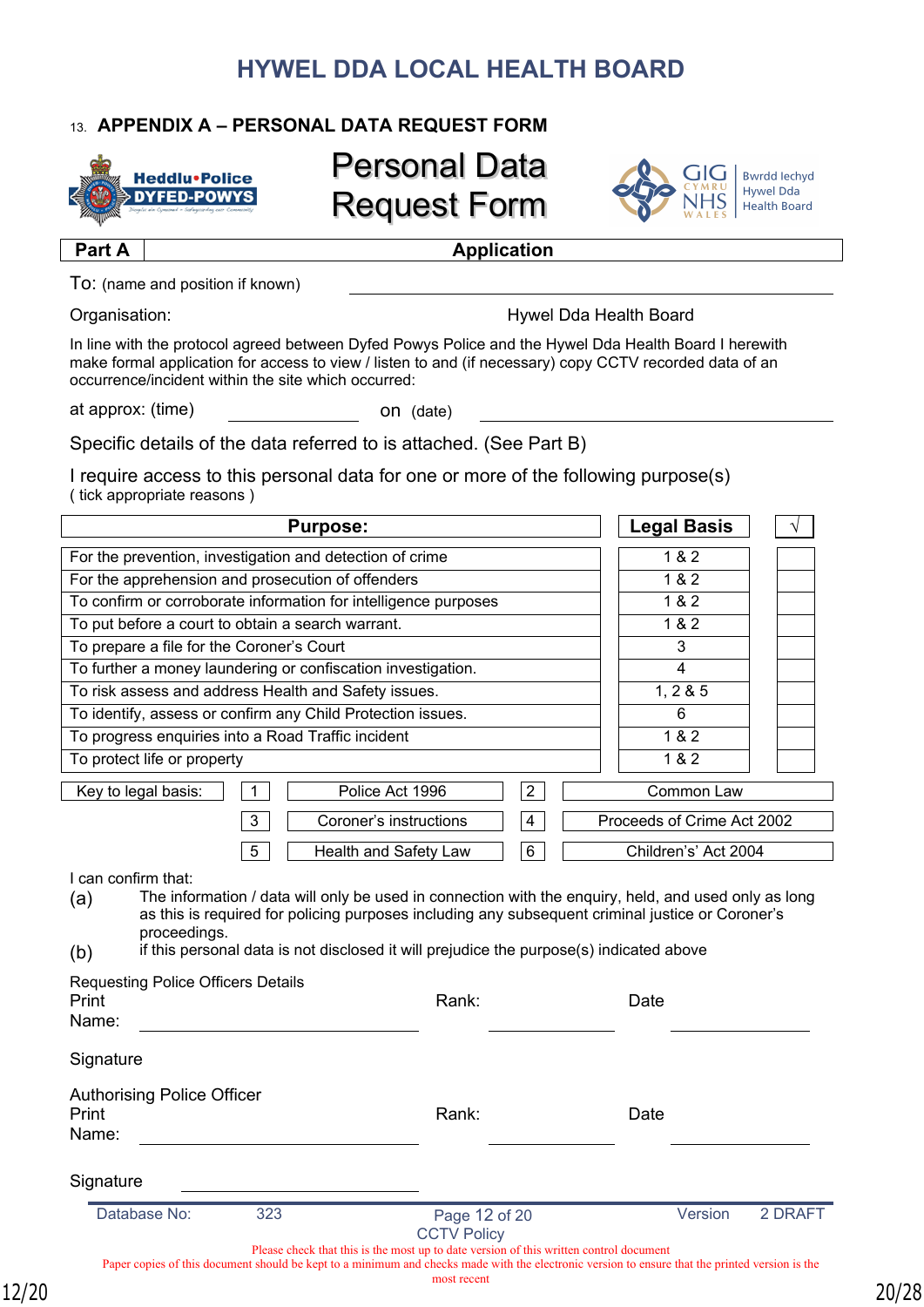

# Personal Data Request Form



**Bwrdd lechyd** Hywel Dda Health Board

# **Part B Details of the Data to be Viewed / Copied**

The personal data which I am seeking authority to view and / or copy is:

*Describe the information sought and the subject of the enquiries as far as is possible without prejudicing them. Also – please specify which specific area(s) of the department did the incident / occurrence(s) take place.*

| <b>Requesting Police Officers Details</b><br>Print<br>Name:       | Rank: | Date |  |
|-------------------------------------------------------------------|-------|------|--|
| Signature                                                         |       |      |  |
| Authorising Police Officer (Inspector or above)<br>Print<br>Name: | Rank: | Date |  |
| Signature                                                         |       |      |  |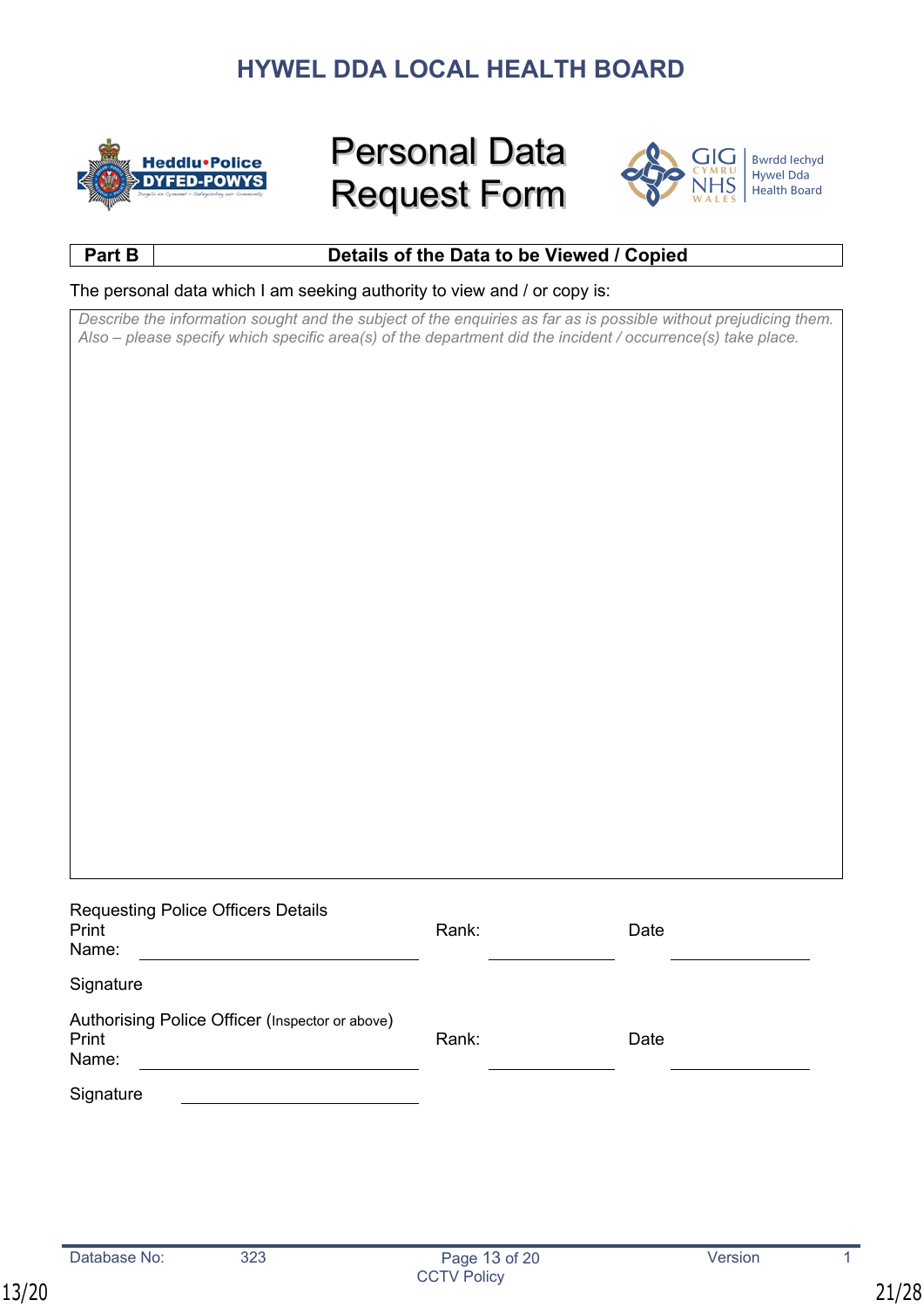

# Request for Access to Personal Data Hospital Response Form



NB: Please respond to all requests in order to help prevent duplication.

#### To: (name and applicant)

# Organisation: **Dyfed Powys Police**

Please strike through whichever Part is inappropriate.

# **Part A Application Approved**

I refer to the Access to Personal Data Request Form submitted by you on:

and I can confirm that:

- ( a ) I am authorised by the Hywel Dda Health Board to consider such applications; and
- $(b)$  having considered your application I hereby authorise you:
	- ( i ) access to view the data
	- ( ii ) to receive a copy of the data

| Tick which boxes are appropriate |
|----------------------------------|
|                                  |

# **Part B Application Refused**

I refer to the Access to Personal Data Request Form submitted by you on:

I can confirm that:

- ( a ) I am authorised to undertake this duty by the Hywel Dda Health Board and
- ( b ) having considered your application authority is denied for the following reason(s):

(please state reason for refusal here so that applicant can ascertain whether you need additional information before perhaps reconsidering the application or in order that the applicant can consider whether a Court Disclosure Order is appropriate/necessary)

Signed: Contract Contract Contract Position Contract Date Date Print Name NB The subject of the request should not be given any indication that this request has been made prior to consultation with the requesting officer. If your organisation subsequently receives a request for a copy of this document (e.g. under the Data

<span id="page-21-0"></span>Protection Act or Freedom of Information Act), please contact the Dyfed Powys Police Data Protection or Freedom of Information Officer.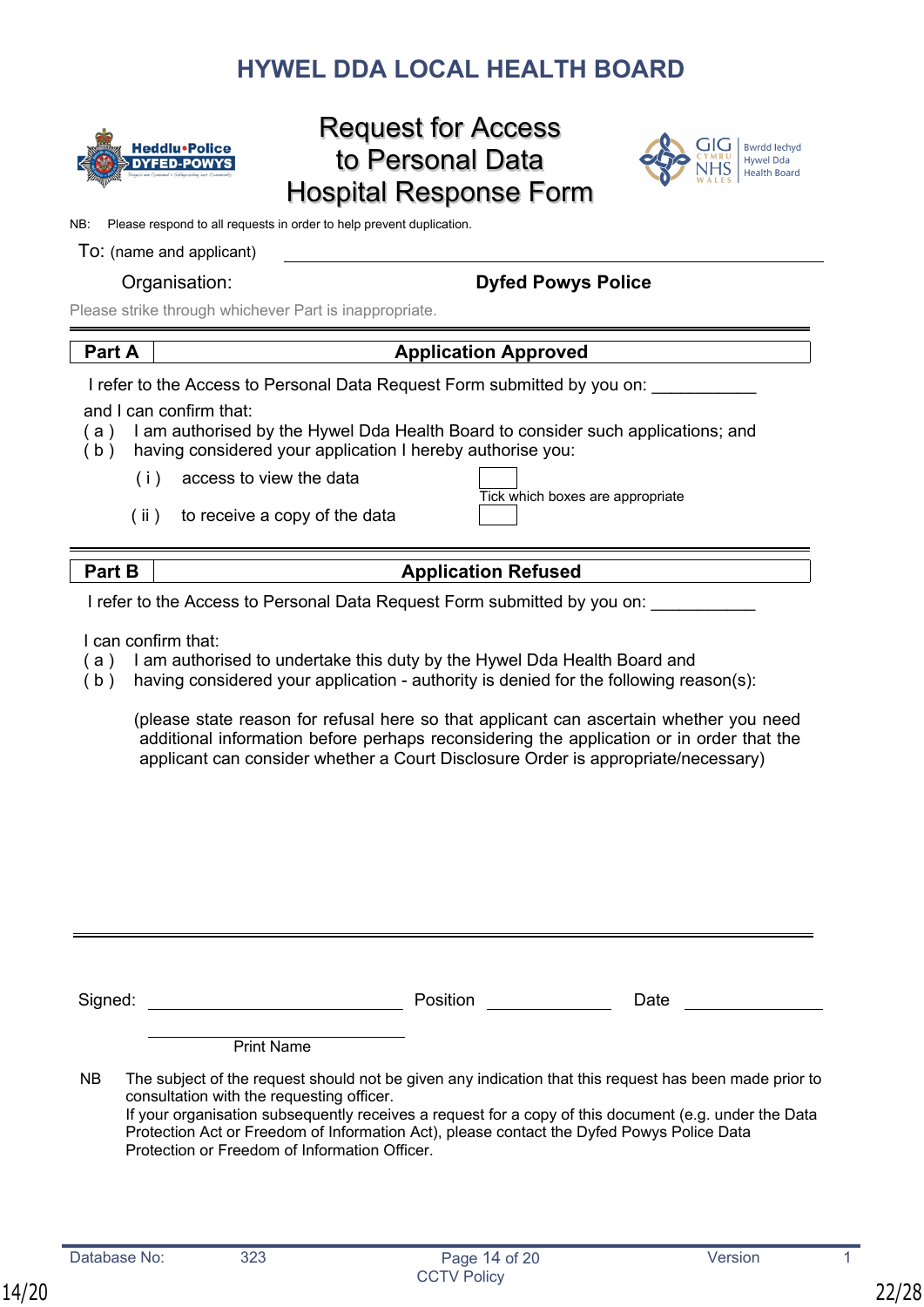# <span id="page-22-0"></span>14.**APPENDIX B: ACCESS TO VIEW/COPY IMAGES (INTERNAL)**



# **Hywel Dda Health Board**

**Viewing or Copy Images – Internal**

| Name of the<br>person making the<br><b>Request:</b> |  |
|-----------------------------------------------------|--|
| Department:                                         |  |
| <b>Position:</b>                                    |  |
| Address:                                            |  |
| Telephone<br>Number:                                |  |

### **DETAILS OF IMAGES TO BE VIEWED**

| Date:          |  |
|----------------|--|
| <b>Reason:</b> |  |

| <b>Signed</b>       | Dated:                             |  |
|---------------------|------------------------------------|--|
| Request<br>Granted: | <b>Request Denied:</b><br>(Reason) |  |
|                     |                                    |  |

### **TO BE COMPLETED IF IMAGES ARE REMOVED**

| <b>Ref No:</b>        |  |                                        |       |  |
|-----------------------|--|----------------------------------------|-------|--|
| <b>Issued to:</b>     |  |                                        |       |  |
| <b>Authorised by:</b> |  |                                        |       |  |
| Date Issued:          |  |                                        |       |  |
| <b>Issued by:</b>     |  |                                        |       |  |
| <b>Return Date:</b>   |  |                                        |       |  |
|                       |  | I acknowledge receipt of the above CD: |       |  |
| <b>Signed</b>         |  |                                        | Date: |  |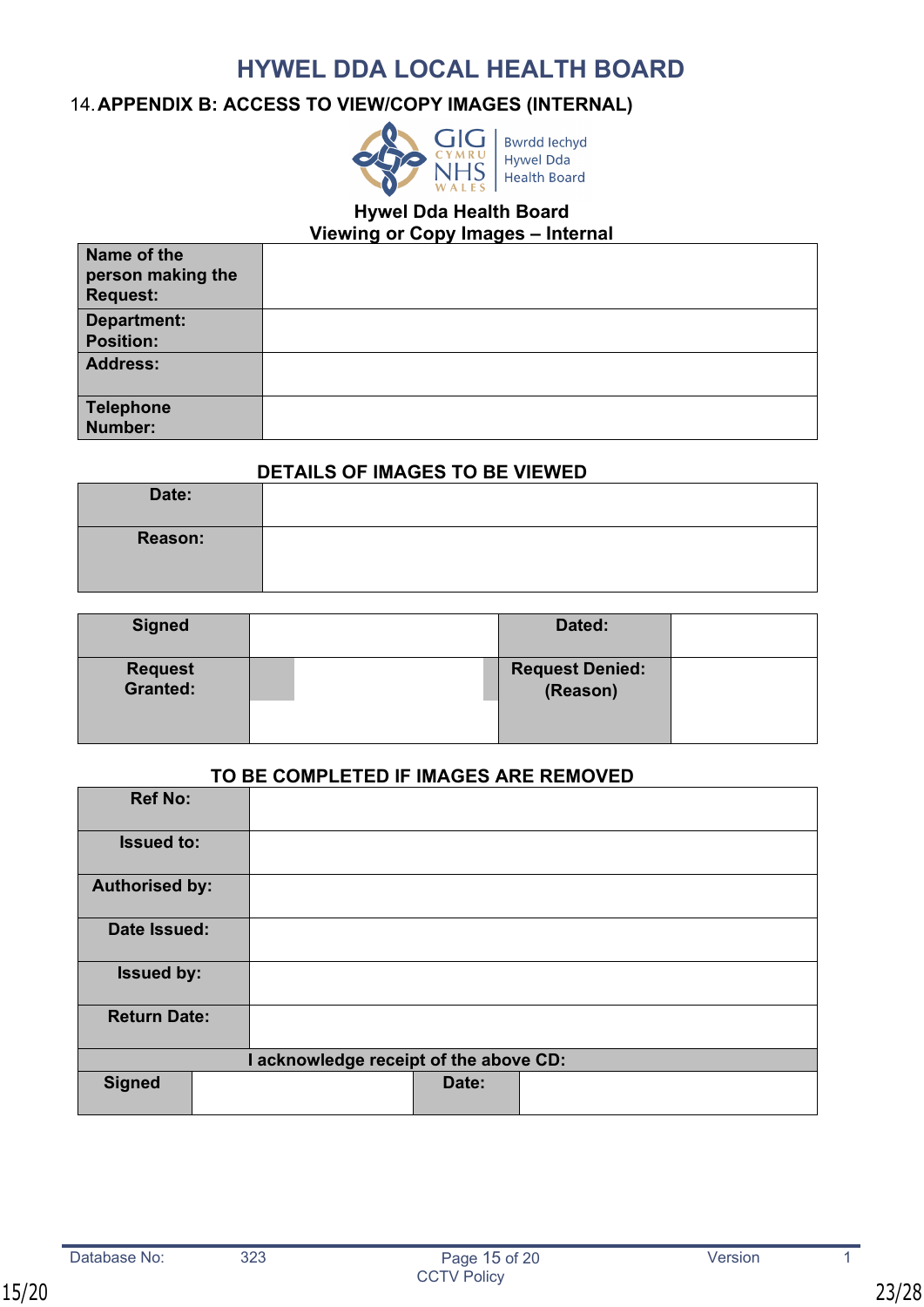### <span id="page-23-0"></span>15.**APPENDIX C: REQUEST FOR CCTV IMAGE:**



**Bwrdd lechyd Hywel Dda Health Board** 

### **INDIVIDUAL RELEASE FORM SUBJECT ACCESS UNDER THE DATA PROTECTION ACT 2018**

You are advised that the making of false or misleading statements in order to obtain access to personal information to which you are not entitled is a criminal offence.

### **SECTION 1: DATA SUBJECT DETAILS**

Please supply a photo to aid in identification (where applicable)



| Surname:         | Date of Birth:            |  |
|------------------|---------------------------|--|
| Forename(s):     | Gender:                   |  |
| <b>Address:</b>  | Home<br>Telephone:        |  |
| <b>Postcode:</b> | <b>Work</b><br>Telephone: |  |

### **SECTION 2: LOCATION (note 1)**

| <b>Date</b> | <b>Area</b> | <b>Approx Time</b> | <b>Description</b> |
|-------------|-------------|--------------------|--------------------|
|             |             |                    |                    |
|             |             |                    |                    |
|             |             |                    |                    |
|             |             |                    |                    |
|             |             |                    |                    |
|             |             |                    |                    |
|             |             |                    |                    |
|             |             |                    |                    |
|             |             |                    |                    |
|             |             |                    |                    |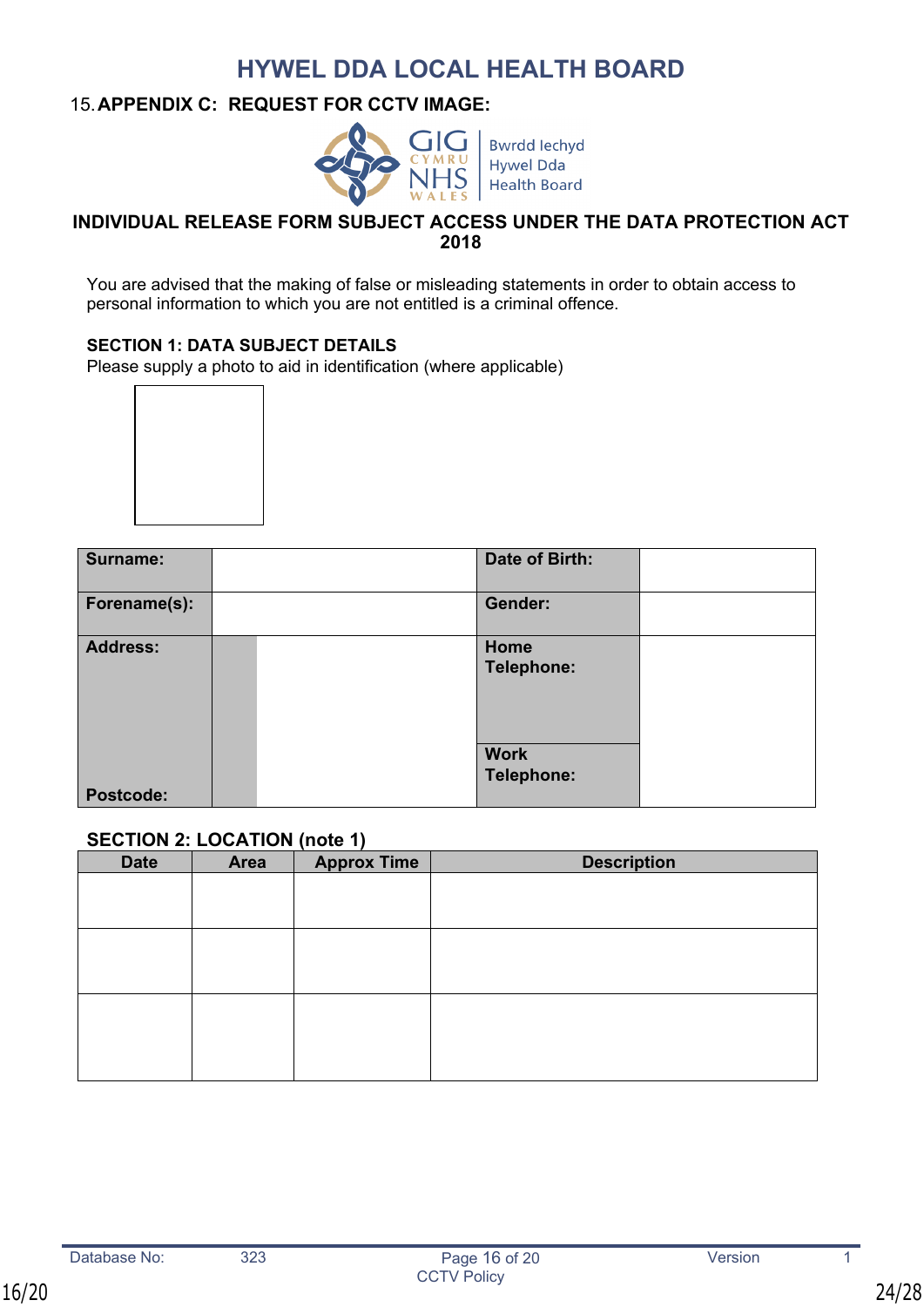### **SECTION 3: DECLARATION STATEMENT (note 2)**

*This section must be signed in the presence of the person who certifies your application.* I declare that the information in this form is correct to the best of my knowledge and that I am entitled to apply for access to personal data referred to above under *Please tick appropriate box*

|                                     | I am the person named (go to section 6)                                                                                           |  |  |  |
|-------------------------------------|-----------------------------------------------------------------------------------------------------------------------------------|--|--|--|
| Signature of Data Subject:<br>Date: |                                                                                                                                   |  |  |  |
|                                     | <b>OR</b>                                                                                                                         |  |  |  |
|                                     | The terms of the Data Protection Act 2018.                                                                                        |  |  |  |
|                                     | I am the agent for the person named and I have completed the authorisation section                                                |  |  |  |
|                                     | I am the parent/guardian of the person who is under 16 years old and has completed the<br>authorisation section                   |  |  |  |
|                                     | I am the parent/guardian of the person who is under 16 years old and who is<br>unable to understand the request (go to section 6) |  |  |  |

I have been appointed by the court to manage the affairs of the person (go to section 6)

### **SECTION 4: APPLICANT DETAILS (note 3)**

| <b>Applicants Name: (please)</b> |  |
|----------------------------------|--|
| print)                           |  |
| <b>Address to which reply</b>    |  |
| should be sent (if different     |  |
| from over, inc Postcode)         |  |
| <b>Signature of Applicant</b>    |  |
|                                  |  |

#### **SECTION 5: AUTHORISATION STATEMENT**

I hereby authorise Hywel Dda Health Board to release CCTV images they may hold relating to me to

 *(Enter the name of the person acting on your behalf)* to whom I have given consent to act on my behalf

| <b>Signature of Data Subject:</b> |  |
|-----------------------------------|--|
| Date:                             |  |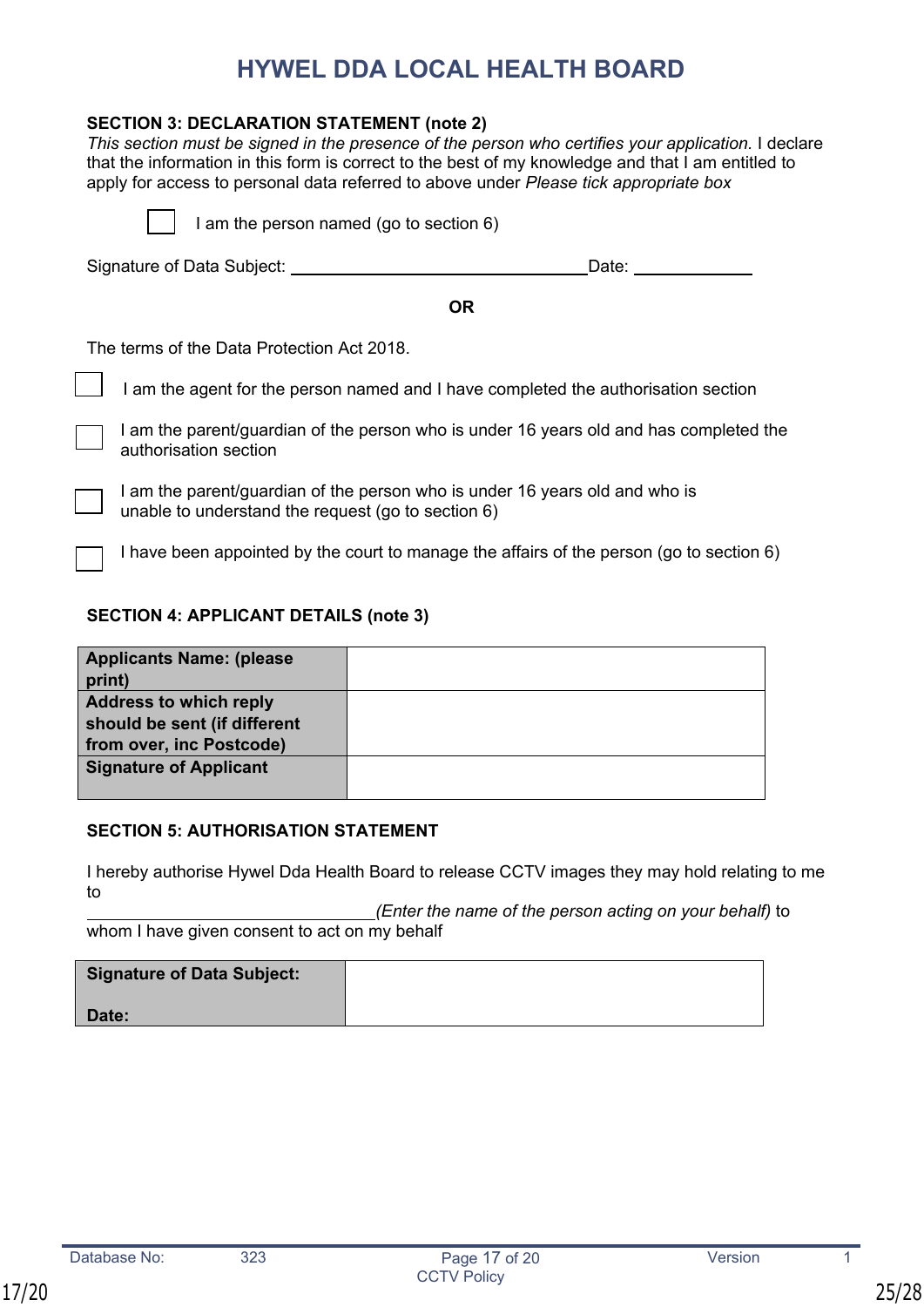# **SECTION 6: COUNTERSIGNATURE (note 4)**

To be completed by the person required to confirm the applicant's identity

**I** *(insert full name)* 

**Certify that the applicant** *(insert name)* 

**Has been known to me as a** *(insert in what capacity e.g. employee, client, patient etc)*

For <u>Community Sears and that I have witnessed the signing on the above</u> **declaration**

| Name:<br>(please<br>print) | <b>Profession:</b>                 |  |
|----------------------------|------------------------------------|--|
| <b>Address:</b>            | <b>Telephone</b><br><b>Number:</b> |  |
| <b>Postcode:</b>           | Date:                              |  |

### *OFFICAL USE ONLY*

| Date Request<br>Received: |                |  |
|---------------------------|----------------|--|
| Date Form sent to         |                |  |
| applicant:                |                |  |
| Date Form                 | Date sent to   |  |
| Returned:                 | Systems        |  |
|                           | Administrators |  |
| Certification             | Date Checked   |  |
| Checked:                  |                |  |
|                           | Date Completed |  |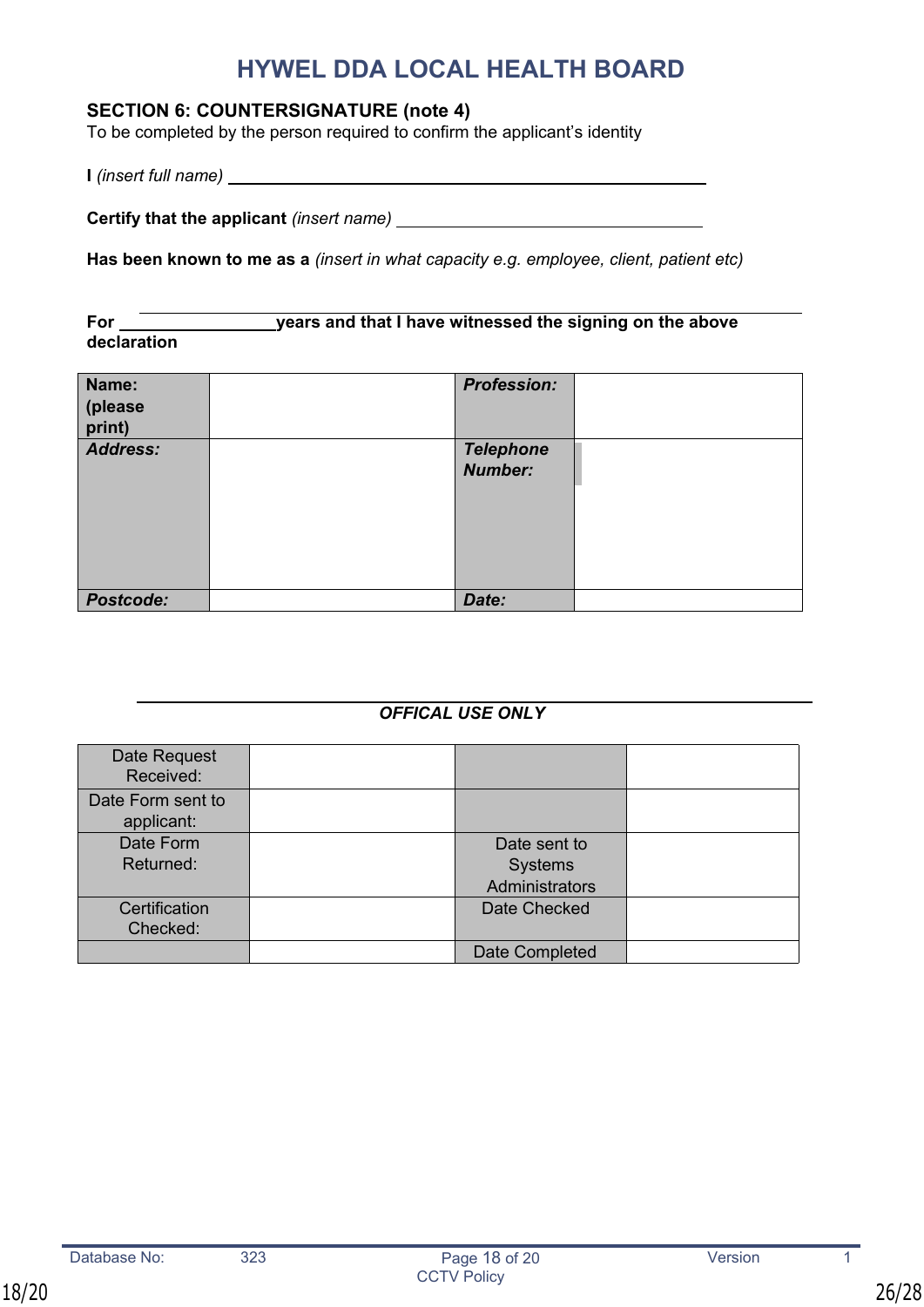### **NOTES TO ASSIST IN COMPLETION OF THE REQUEST FOR CCTV IMAGE: INDIVIDUAL RELEASE FORM**

# **LOCATION (Note 1)**

Provide details of the camera location, and the date and time of the image(s) you would like to see, as well as a general description of your appearance, clothing etc at the time in question.

# **DECLARATION (Note 2)**

The person making the application must complete this section.

- a) If you are the data subject- tick the first box and sign the authorisation then proceed to Section 6
- b) If you are completing this application on behalf of another person, in most instances, we will require their authorisation before we can release the data to you. The data subject whose information is being requested should be asked to complete the 'Authorisation' section of the form. (Section 5)
- c) If the data subject is a child i.e. under 16 years of age the application may be made by someone with parental responsibilities, in most cases this means a parent or guardian. If the child is capable, of understanding, the nature of the application his/her consent should be obtained or alternatively the child may submit an application on their own behalf. Generally, children will be presumed to understand the nature of the application if aged between 12 and 16. However, all cases will be considered individually.

# **APPLICANT (Note 3)**

The applicant is the person who is applying on behalf of the data subject to get access to the CCTV image(s).

# **COUNTERSIGNATURE (Note 4)**

Because of the confidential nature of data held by Hywel Dda Health Board it is essential for us to obtain proof of your identity and your right to receive CCTV image(s). For this purpose, it is essential that your application should include a copy of your photo-driving license or a photocopy of your passport.

The person who countersigns your application is only required to confirm your identity and witness you signing the 'Declaration' There is no requirement for this person either to see the contents of the rest of the form or to give any assurance that the other particulars supplied are correct.